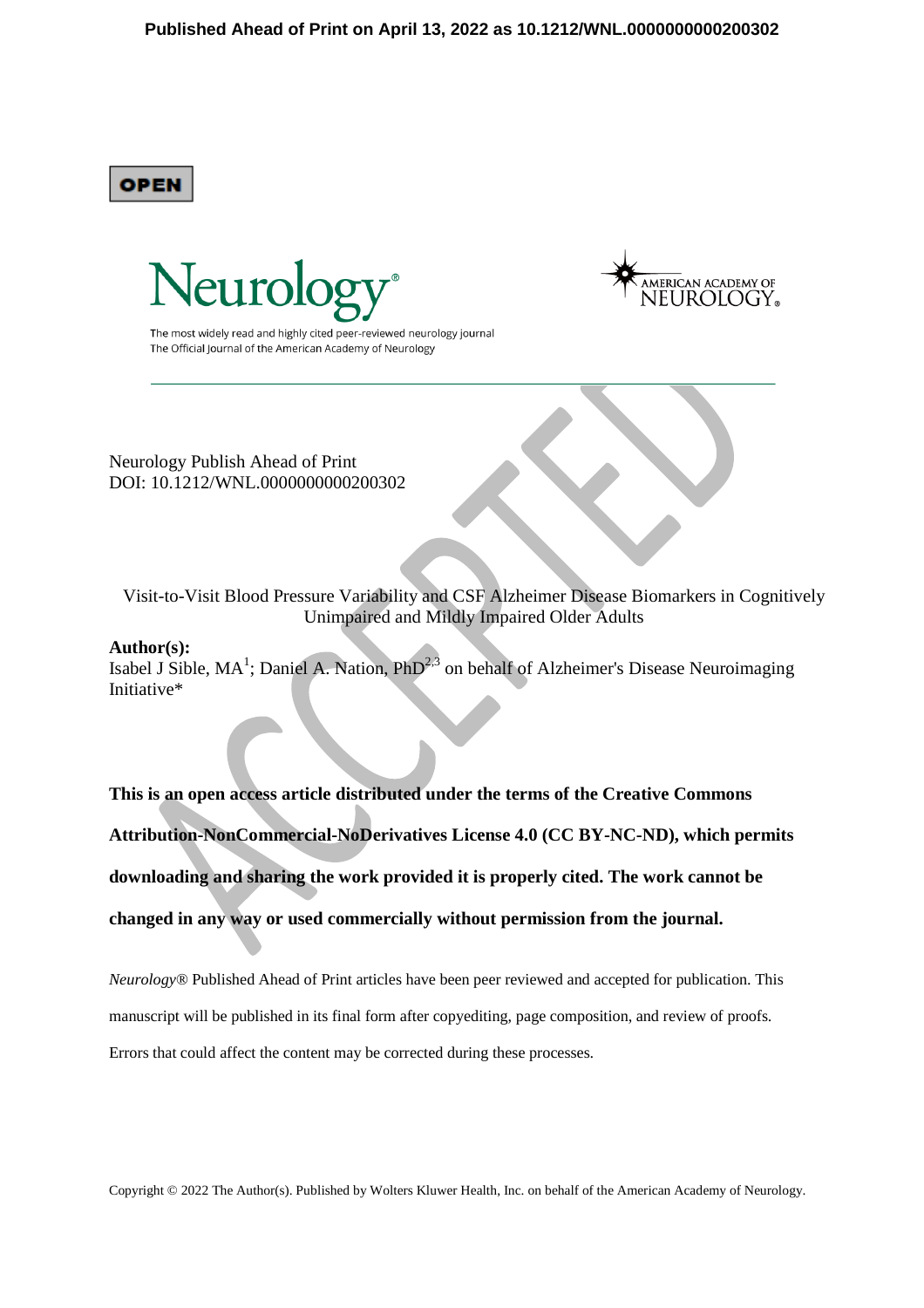**Corresponding Author:** Daniel A. Nation, dnation@uci.edu

**Affiliation Information for All Authors:** 1. Department of Psychology, University of Southern California, Los Angeles, CA; 2. Institute for Memory Impairments and Neurological Disorders, University of California Irvine, Irvine, CA; 3. Department of Psychological Science, University of California Irvine, Irvine, CA

# **Equal Author Contribution:**

# **Contributions:**

Isabel J Sible: Drafting/revision of the manuscript for content, including medical writing for content; Study concept or design; Analysis or intepretation of data Daniel A. Nation: Drafting/revision of the manuscript for content, including medical writing for content; Study concept or design; Analysis or intepretation of data

**Figure Count:** 2

**Table Count:** 1

## **Search Terms:**

[ 26 ] Alzheimer's disease, biomarkers, blood pressure variability

## **Acknowledgment:**

We would like to thank the participants and their families, investigators, and researchers from the ADNI study.

## **Study Funding:**

The study data analysis was supported by NIH/NIA grants (R01AG064228, R01AG060049, P50AG016573, P01AG052350) and Alzheimer's Association grant AARG-17-532905. Data collection and sharing for this project was funded by the Alzheimer's Disease Neuroimaging Initiative (ADNI) (National Institutes of Health Grant U01 AG024904) and DOD ADNI (Department of Defense award number W81XWH-12-2-0012). ADNI is funded by the National Institute on Aging, the National Institute of Biomedical Imaging and Bioengineering, and through generous contributions from the following: AbbVie, Alzheimer's Association;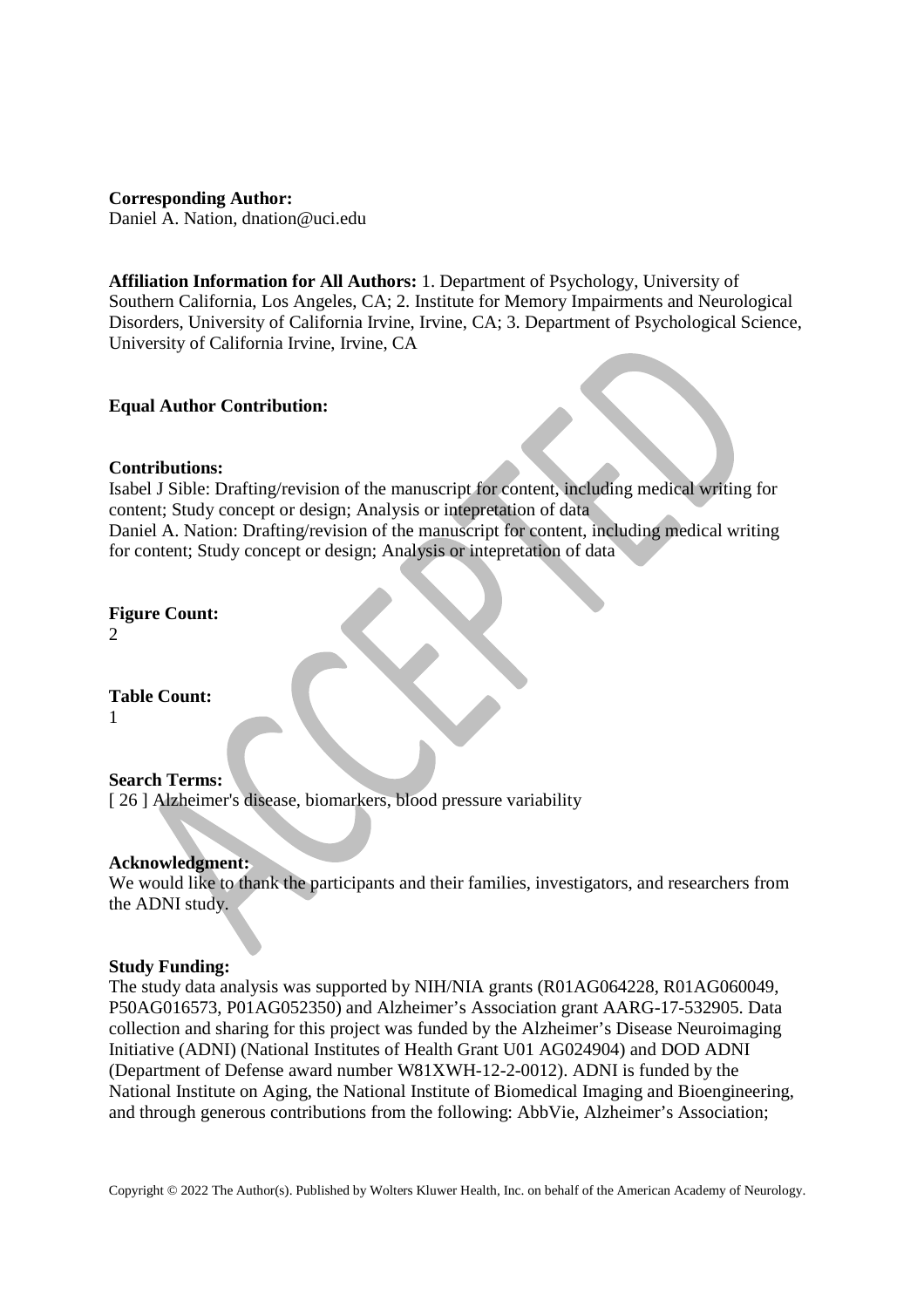Alzheimer's Drug Discovery Foundation; Araclon Biotech; BioClinica, Inc.; Biogen; Bristol-Myers Squibb Company; CereSpir, Inc.; Cogstate; Eisai Inc.; Elan Pharmaceuticals, Inc.; Eli Lilly and Company; EuroImmun; F. Hoffmann-La Roche Ltd and its affiliated company Genentech, Inc.; Fujirebio; GE Healthcare; IXICO Ltd.; Janssen Alzheimer Immunotherapy Research & Development, LLC.; Johnson & Johnson Pharmaceutical Research & Development LLC.; Lumosity; Lundbeck; Merck & Co., Inc.; Meso Scale Diagnostics, LLC.; NeuroRx Research; Neurotrack Technologies; Novartis Pharmaceuticals Corporation; Pfizer Inc.; Piramal Imaging; Servier; Takeda Pharmaceutical Company; and Transition Therapeutics. The Canadian Institutes of Health Research is providing funds to support ADNI clinical sites in Canada. Private sector contributions are facilitated by the Foundation for the National Institutes of Health (www.fnih.org). The grantee organization is the Northern California Institute for Research and Education, and the study is coordinated by the Alzheimer's Therapeutic Research Institute at the University of Southern California. ADNI data are disseminated by the Laboratory for Neuro Imaging at the University of Southern California.

### **Disclosures:**

The authors report no disclosures relevant to the manuscript.

#### **Handling Editor Statement:**

Submitted and externally peer reviewed. The handling editors were Rawan Tarawneh, MD and Brad Worrall, MD, MSc, FAAN.

# **ABSTRACT**

**Background and Objectives:** Blood pressure variability is an emerging risk factor for cognitive decline and dementia, but mechanisms remain unclear. The current study examined whether visit-to-visit blood pressure variability is related to CSF Alzheimer's disease biomarker levels over time, and whether associations differed by APOE ∈4 carrier status.

**Methods:** In this retrospective analysis of a prospective cohort study, cognitively unimpaired or mildly impaired older adults from the Alzheimer's Disease Neuroimaging Initiative underwent 3-4 blood pressure measurements over a 12-month period and  $\geq 1$  lumbar puncture for the evaluation of CSF phosphorylated tau, total tau, and amyloid-beta levels at follow-up (6-108 months later). APOE  $\epsilon$ 4 carriers were defined as having  $\geq 1$   $\epsilon$ 4 allele. Visit-to-visit blood pressure variability was determined over 12 months as variability independent of mean. Only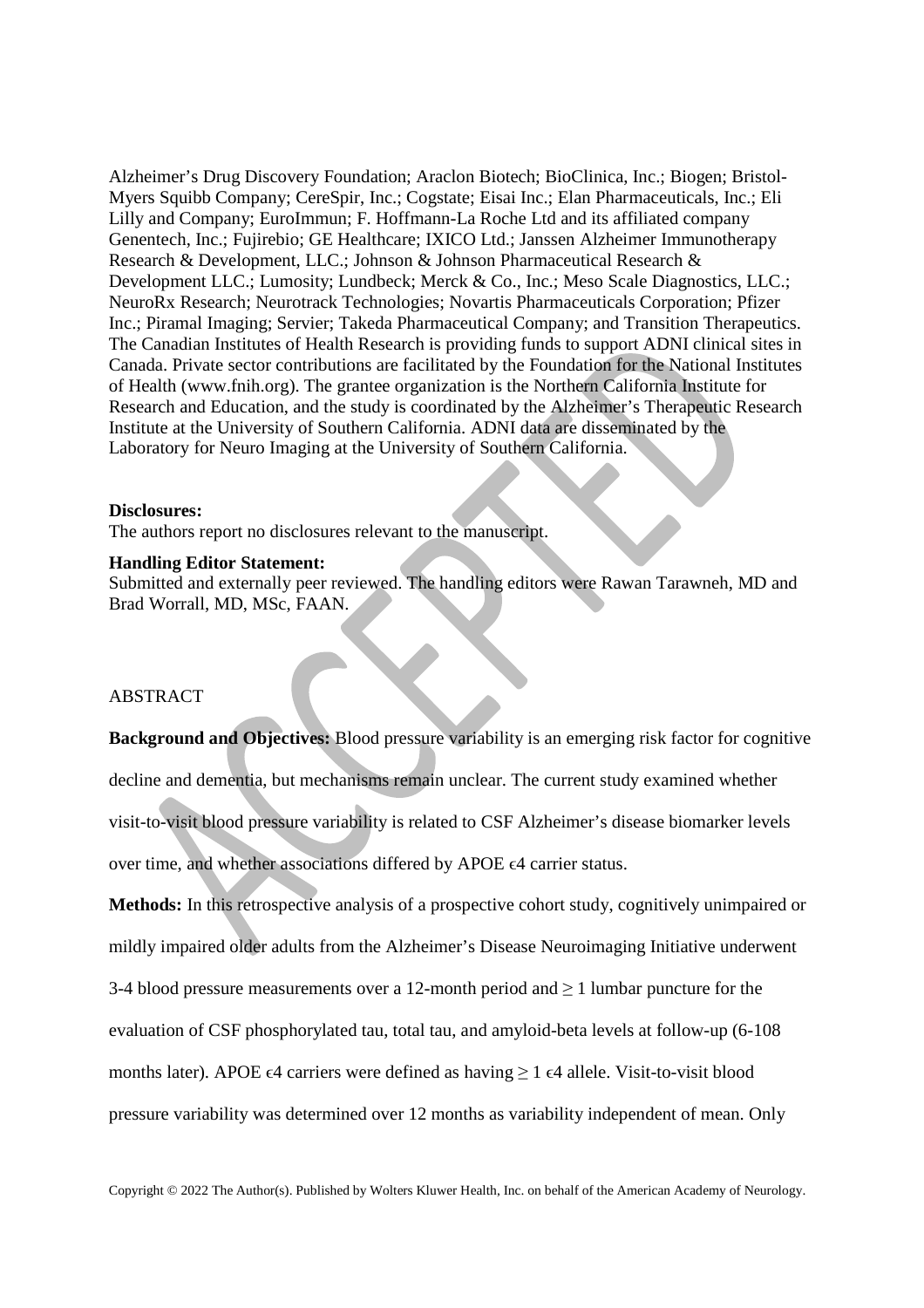CSF samples collected after the final blood pressure measurement were analyzed. Bayesian linear growth modeling investigated the role of blood pressure variability, APOE ϵ4, and the passage of time on CSF biomarker levels after controlling for several variables, including average blood pressure and baseline hypertension.

**Results:** 466 participants (mean 76.7 (7.1 SD) years of age) were included in the study. Elevated blood pressure variability was associated with increased CSF phosphorylated tau (ß: .81 [95% CI .74, .97]), increased total tau (ß: .98 [95% CI .71, 1.31]), and decreased amyloid-beta levels (ß: - 1.52 [95% CI -3.55, -.34]) at follow-up. APOE  $\epsilon$ 4 carriers with elevated blood pressure variability had the fastest increase in phosphorylated tau levels (ß: 9.03 [95% CI 1.67, 16.36]). Blood pressure variability was not significantly related to total tau or amyloid-beta levels over time based on APOE  $\epsilon$ 4 carrier status.

**Discussion:** Older adults with elevated blood pressure variability exhibit increased CSF phosphorylated tau, increased total tau, and decreased amyloid-beta over time, suggesting blood pressure variability may correlate with alterations in Alzheimer's disease biomarkers. Findings warrant further study of the relationship between blood pressure variability and the development of Alzheimer's disease. APOE ϵ4 carrier status moderated relationships between blood pressure variability and CSF phosphorylated tau but total tau or not amyloid-beta, consistent with other studies relating hemodynamic factors to tau changes.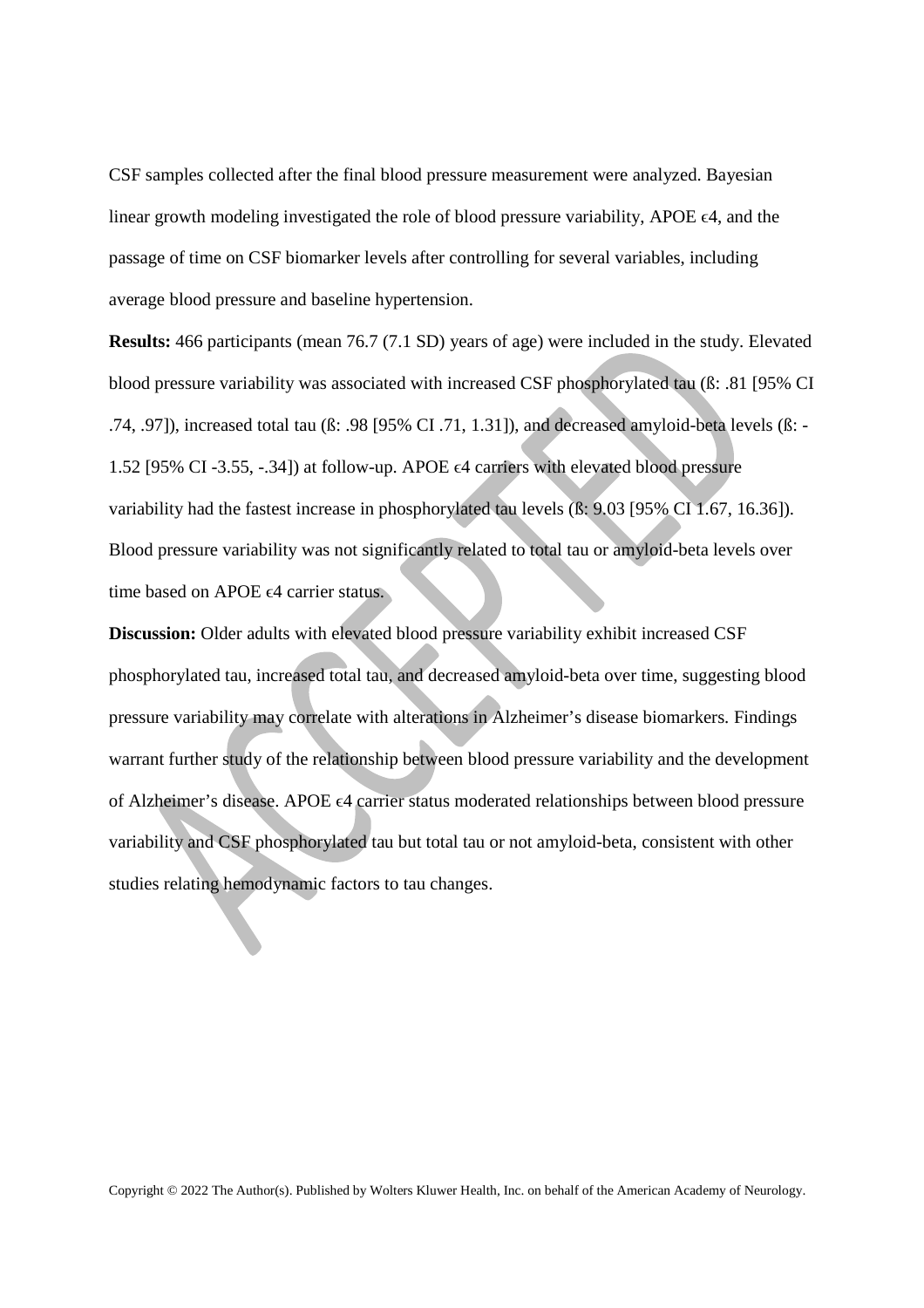### **INTRODUCTION**

Vascular pathways to dementia have received increased attention $<sup>1</sup>$  in part due to the potentially</sup> profound public health implications of modifiable vascular risk factors for dementia.<sup>2</sup> Blood pressure (BP) is a promising therapeutic target for the prevention of cognitive decline and dementia, including Alzheimer's disease (AD).<sup>3,4</sup> The SPRINT trial in 2015 showed how aggressive BP lowering was related to decreased incidence of cognitive impairment.<sup>5</sup> More recent work has focused on the variability in BP as another aspect of BP that may represent a modifiable risk factor for dementia.

Blood pressure variability (BPV) elevation over months to years ("e.g. visit-to-visit" BPV) and over shorter periods (e.g. "day-to-day" BPV) in older adults has been associated with cognitive impairment,  $6-8$  increased risk for vascular dementia, AD, and stroke,  $9-11$  and cerebrovascular disease severity,  $12-14$  above and beyond average BP levels.<sup>15</sup> Increased BPV also appears to occur before the onset of major neurocognitive dysfunction<sup>16</sup> and in the context of AD,<sup>13,16–18</sup> suggesting BPV may be an early marker of vascular dysfunction in aging. Although one study on day-to-day BPV failed to detect any relationships with CSF AD biomarkers amyloid-beta (Aβ), phosphorylated tau (Ptau), or total tau,<sup>19</sup> it is unclear whether visit-to-visit BPV may be related to these hallmark AD biomarkers. Additionally, evidence suggests a joint effect of APOE  $\epsilon$ 4 and hypertension on CSF Ptau and total tau, but not  $AA^{20}$  Less is known about relationships among BPV, APOE  $\epsilon$ 4, and CSF AD biomarker change over time. The present study investigated the longitudinal relationship between BPV and CSF Ptau, CSF total tau, and CSF Aβ levels over time, independent of average BP and baseline hypertension, in older adults who were either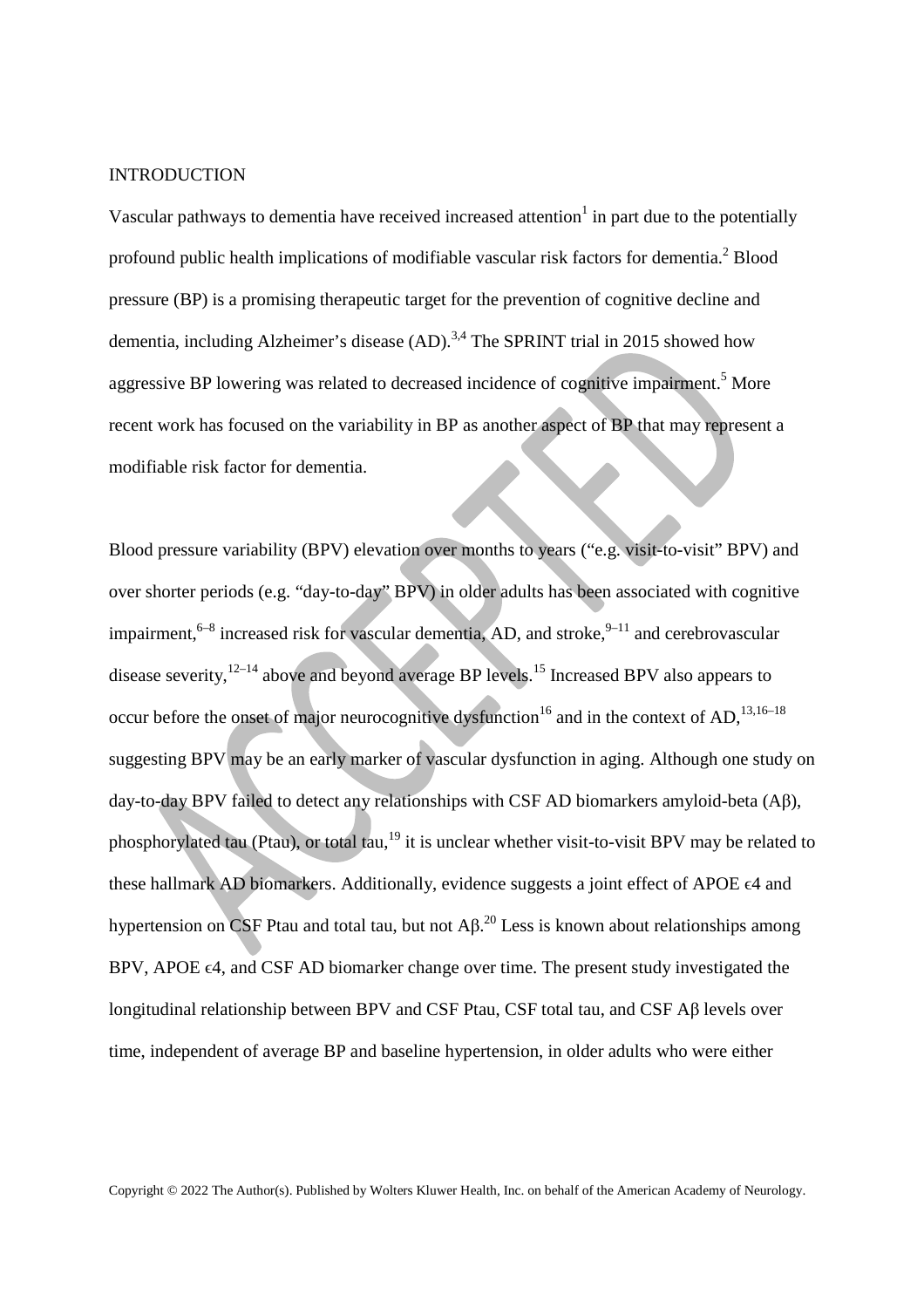cognitively unimpaired (CU) or had mild cognitive impairment (MCI), and whether associations differed by APOE  $\epsilon$ 4 carrier status.

### **METHODS**

### *Participants*

Data were obtained from the Alzheimer's Disease Neuroimaging Initiative (ADNI) database. The ADNI is a multisite natural history study that has collected clinical, biomarker, and neuropsychological data since 2003 to measure the progression of typical aging, MCI, and AD. Volunteer adults (age 55-91) were enrolled if they met the following criteria: few depressive symptoms (Geriatric Depression Scale  $< 6$ ), free of history of neurological disease (other than suspected AD), no greater than mild dementia symptoms (Clinical Dementia Rating scale  $\leq$  1), and low vascular risk (Hachinski Ischemic Score  $\leq$  4). Further study details can be found online (https://adni.loni.usc.edu/).

# Standard Protocol Approvals, Registrations, and Patient Consents

The study was approved by each institution and all participants provided written informed consent prior to study enrollment.

The present study included participants who underwent clinical evaluation at study baseline and BP measurement at study screening, baseline, and 6- and 12-months follow-up. Participants also underwent  $\geq 1$  lumbar puncture for the collection and evaluation of CSF AD biomarker levels after the final BP measurement at 12-months follow-up.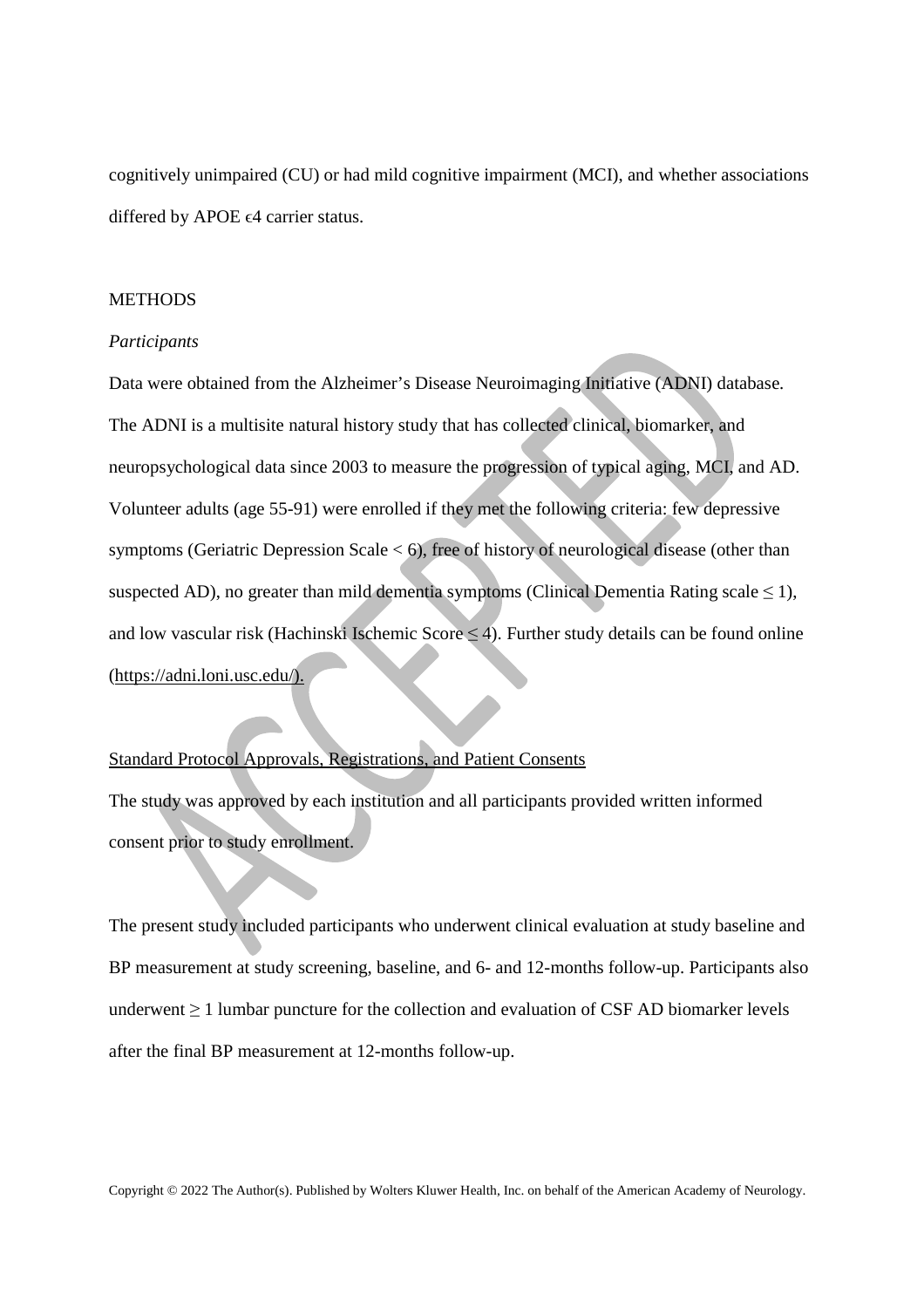#### *Measures*

### Clinical assessment

Baseline clinical evaluation identified participants to be CU or MCI using ADNI diagnostic criteria, as described elsewhere, $16,17$  and all participants were confirmed to be without history of major neurocognitive disorder or stroke. Briefly, participants were determined to be CU by ADNI criteria if they had a Mini Mental State Exam (MMSE) score > 24; Clinical Dementia Rating scale score of 0; without history of major depressive disorder, MCI, or dementia. A clinical diagnosis of MCI was given if the following ADNI criteria were met: $^{21}$  subjective memory complaint; Mini Mental State Exam (MMSE) scores between 24 and 30 (inclusive); global Clinical Dementia Rating scale score of 0.5; scores on delayed recall of Story A of the Wechsler Memory Scale Revised Logical Memory II subtest that are below expected performance based on years of education; did not meet clinical criteria for AD dementia. Alternative diagnostic criteria for MCI have been developed based on growing evidence of a high false positive rate of MCI classification by ADNI criteria.<sup>22–24</sup> As such, participants were also categorized as either CU or MCI using these alternative criteria (see Supplementary Materials in the Supplement for further details), consistent with recent studies using ADNI data.<sup>16</sup> For the present investigation, main analyses combined CU and MCI participants into one group, while supplementary analyses explored groups separately using both ADNI and alternative diagnostic criteria.

#### BP assessment

Seated BP measurements were obtained from participants 3-4 times between study screening and 12-months follow-up using a calibrated mercury sphygmomanometer, as previously described.<sup>16–</sup>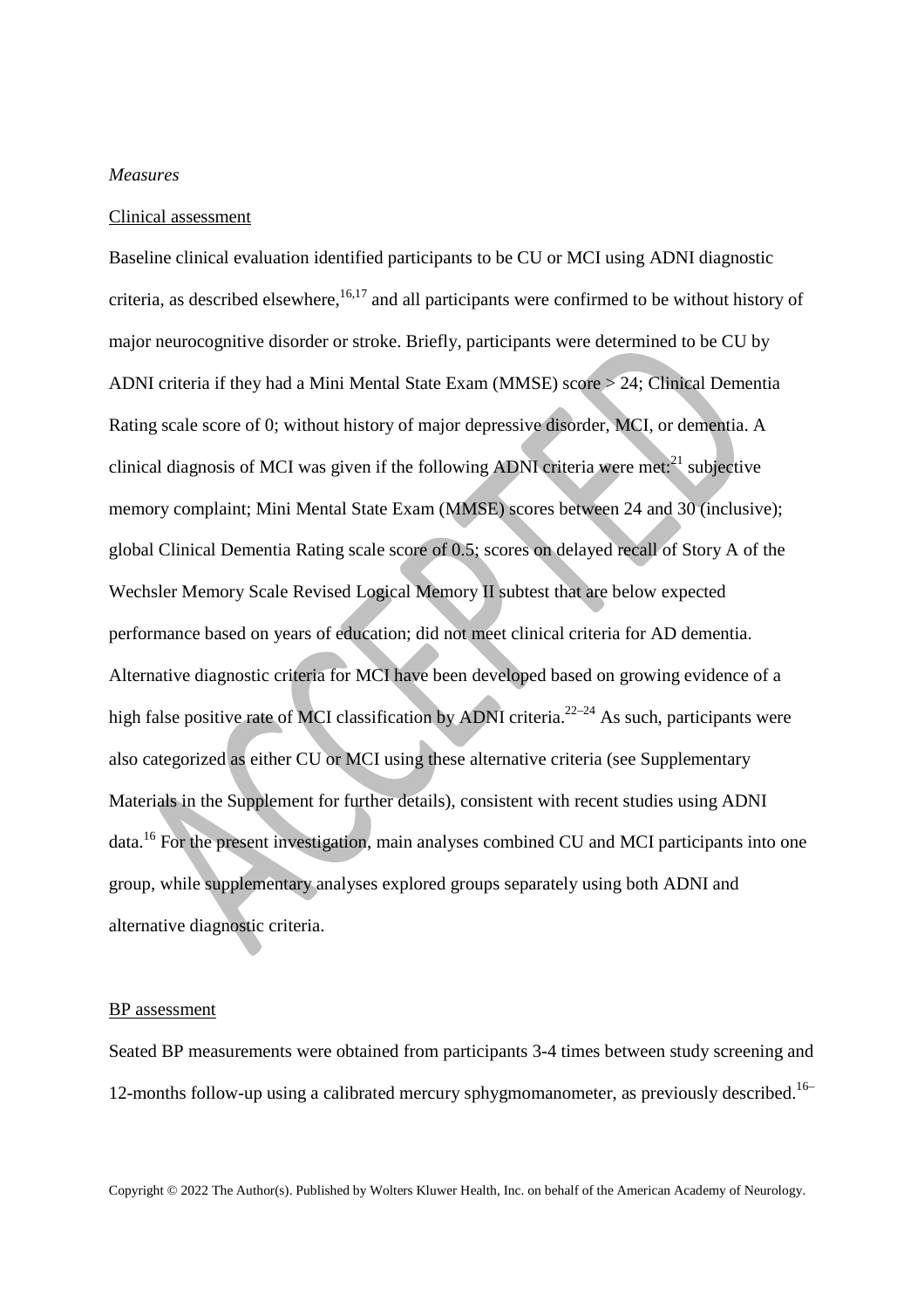<sup>18</sup> Intraindividual variation in BP over 12 months using 3-4 BP measurements was calculated as variation independent of mean (VIM). VIM is now a widely used index of visit-to-visit BPV that is uncorrelated with average BP across visits<sup>13,15–18,25,26</sup> and was recently shown to have stronger associations with all-cause mortality in the SPRINT dataset than coefficient of variation of BP. $^{27}$ VIM was calculated as:  $VIM = SD/mean^x$ , where the power *x* was derived from non-linear curve fitting of BP SD against average BP using the nls package in R,<sup>28</sup> as described elsewhere.<sup>25</sup> Baseline hypertension was determined from the total sample average systolic BP taken at study baseline.

## CSF AD biomarker assessment

Participants underwent  $\geq 1$  lumbar puncture after the final BP measurement at 12-months followup. Details can be found on the ADNI site: http://adni.loni.usc.edu/methods/. Briefly, lumbar puncture collected CSF samples for the assessment of  $\overrightarrow{AB}$ , Ptau<sub>181</sub>, and total tau levels, using standardized methods described elsewhere.29–32

### Other measurements

The following were determined from baseline clinical evaluation: years of education, history of smoking, history of dyslipidemia, history of alcohol abuse, global cognition (i.e., MMSE score), body mass index (BMI, weight (kg) / height (meters) squared), use of antihypertensive medication, use of antidementia agents. For baseline medication use, participants were categorized as those taking antihypertensive medication (all classes) versus those who were not, and those taking antidementia agents versus those who were not. Baseline clinical evaluation also determined vascular risk, as described elsewhere,  $16,18,33,34$  and participants were categorized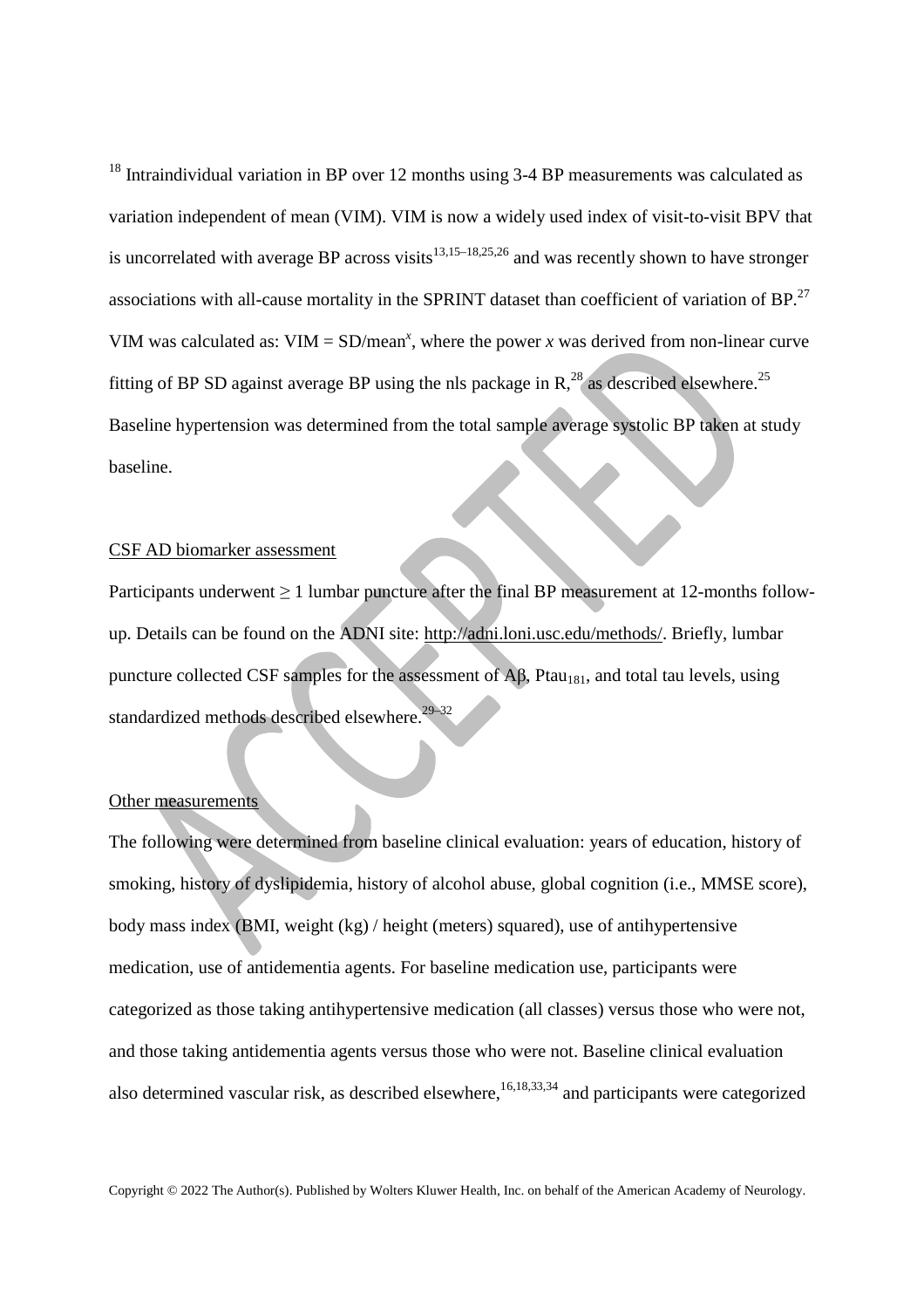as having lower ( $\leq 1$  vascular risk factor) or higher ( $\geq 2$  vascular risk factors) vascular risk.<sup>34</sup> APOE  $\epsilon$ 4 carrier status was determined from baseline venipuncture as previously described.<sup>35</sup> Participants were categorized as those with at least one APOE  $\epsilon$ 4 allele versus those without.

## Data Availability

Study data is available on the ADNI site: https://adni.loni.usc.edu/.

# STATISTICAL ANALYSIS

Study data were collected prospectively, and all study questions and analyses were applied retrospectively. Bayesian linear growth modelling using the brms package<sup>36</sup> (see Supplementary Material in the Supplement for further details) in  $R^{28}$  investigated the role of BPV, APOE  $\epsilon$ 4, and the passage of time on CSF AD biomarker levels. All models specified random intercepts for participant, to account for individual variation in CSF AD biomarker change, and fixed effects for BPV and APOE  $\epsilon$ 4 carrier status to test for differences in CSF AD biomarker change due to BPV and APOE  $\epsilon$ 4 carrier status, respectively. Only CSF samples acquired after the final BP measurement at 12-months follow-up were used in analyses. Passage of time for lumbar puncture was calculated as months elapsed since BPV determination (range: 6-108 months) and grand centered at 0. Based on the hypothesis that visit-to-visit BPV may be related to AD pathophysiology, $16-18$  we first ran models examining a BPV by time interaction on CSF AD biomarker levels. Recent evidence suggests BPV and APOE ϵ4 interact to predict medial temporal atrophy, a key region in AD, especially in older adults with abnormal levels of CSF Aβ and CSF Ptau.<sup>18</sup> Additionally, APOE  $\epsilon$ 4 carriers with hypertension have been shown to have higher CSF Ptau and CSF total tau levels than those who do not carry the  $\epsilon$ 4 allele.<sup>20</sup> As such, we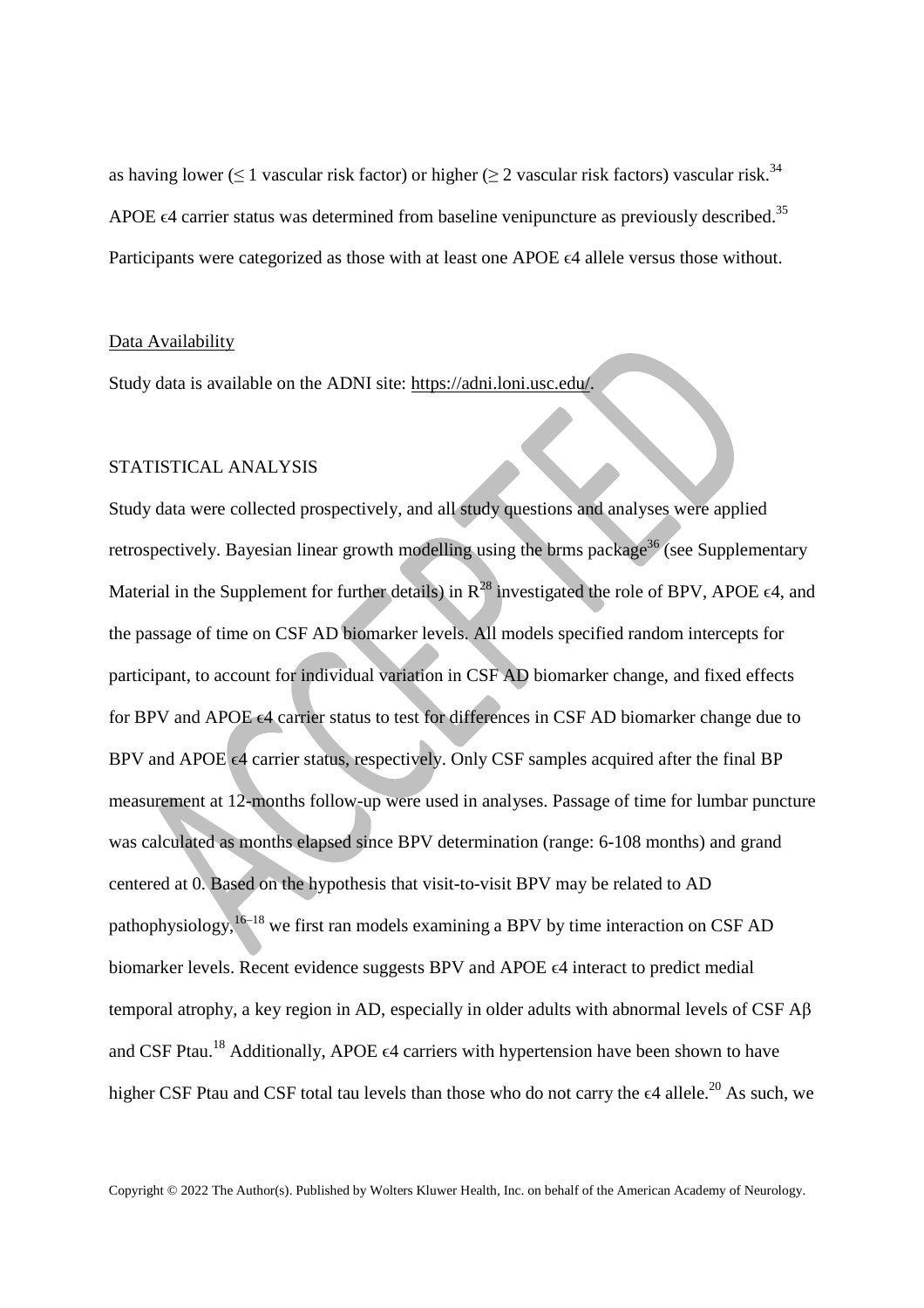additionally tested a 3-way interaction model of BPV by APOE ϵ4 carrier status by time predicting CSF AD biomarker levels. All models examined CSF AD biomarkers separately and controlled for age at CSF sample collection (years), sex (male vs female), APOE  $\epsilon$ 4 carrier status (for main effect models; carrier vs non-carrier), baseline MMSE score (out of 30), education (years), average BP (mmHg), baseline hypertension (normotensive vs hypertensive), vascular risk (lower vs higher), and antihypertensive medication use (yes vs no). Sensitivity analyses included the following additional covariates: history of smoking (yes vs no), history of dyslipidemia (yes vs no), use of antidementia agents (yes vs no), clinical diagnosis (CU vs MCI, both criteria), history of alcohol abuse (yes vs no), BMI (weight (kg) / height (meters) squared). Model covariates reflect those commonly used in BPV research, $8$  including those examining associations with CSF AD biomarkers.<sup>19</sup> Supplementary analyses explored CU and MCI groups separately using both ADNI and alternative diagnostic criteria (see Supplementary Materials). Effect estimates (ß) represent unstandardized regression coefficients, such that the amount of change in the dependent variable (CSF AD biomarker) is related to a one-unit change in the independent variables (time [month]; BPV [SD]). All analyses were 2-tailed and effect estimates with credible intervals (CI) excluding 0 were considered significant.

# RESULTS

A total of 466 participants contributed to 757 CSF samples (median 2 CSF samples). The median time interval between BPV measurement and lumbar puncture/CSF sample collection was 12 months (IQR: 24 months). See Table 1 for baseline demographic and clinical information. eTable 1 summarizes demographic and clinical information on excluded participants.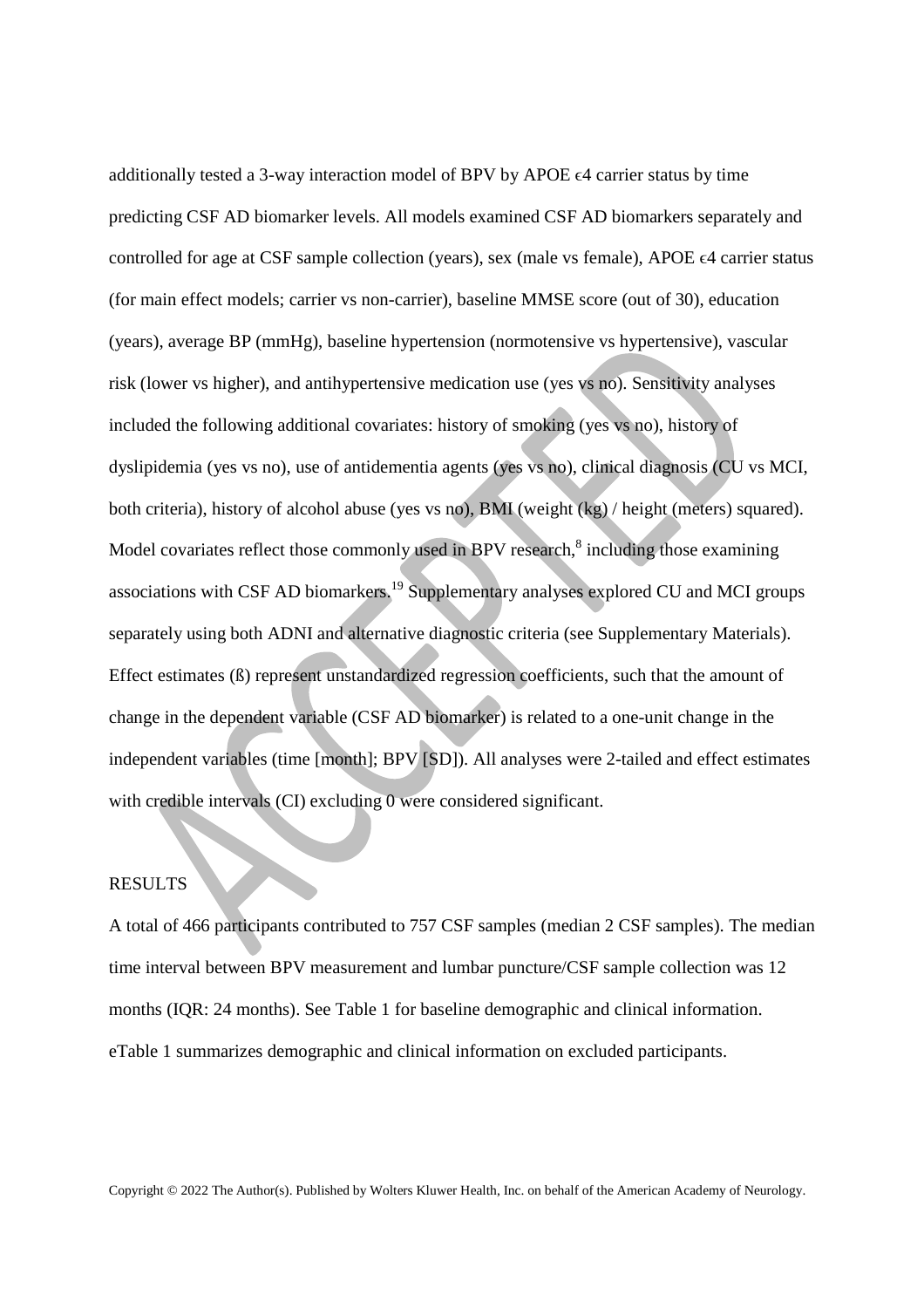#### *CSF AD biomarker levels*

Elevated BPV was associated with increased Ptau levels (systolic: ß: .81 [95% CI .74, .97]; diastolic: ß: 3.79 [95% CI 2.14, 5.41]) (**Figure 1A**), increased total tau levels (systolic: ß: .98 [95% CI .71, 1.31]; diastolic: ß: 2.01 [95% CI 1.10, 2.90]) (**Figure 1B**), and decreased Aβ levels (systolic: ß: -1.52 [95% CI -3.55, -.34]; diastolic: ß: -3.46 [95% CI -7.02, -.26]) at follow-up (**Figure 1C**).

## $APOE \epsilon 4$

APOE  $\epsilon$ 4 carriers with elevated BPV had the fastest increase in Ptau levels (systolic: ß: 9.03 [95% CI 1.67, 16.36]; diastolic: ß: 22.28 [95% CI 13.90, 30.52]) (**Figure 2**). BPV was not significantly related to total tau levels (systolic: ß: -.33 [95% CI -1.21, .57]; diastolic: ß: -.24 [95% CI -1.18, .73]) or Aβ levels (systolic: ß: -1.07 [95% CI -2.31, .07]; diastolic: ß: 1.95 [95% CI -1.11, 3.81]) over time based on APOE  $\epsilon$ 4 carrier status (data not shown).

### *Sensitivity analyses*

Primary findings of CSF change associated with BPV remained statistically significant (e.g., CI excluded 0) in sensitivity analyses controlling for history of smoking, history of dyslipidemia, use of antidementia agents, clinical diagnosis (CU vs MCI, both criteria), BMI, and history of alcohol abuse (see eTables 2-3). Findings based on APOE  $\epsilon$ 4 carrier status remained statistically significant for CSF Ptau.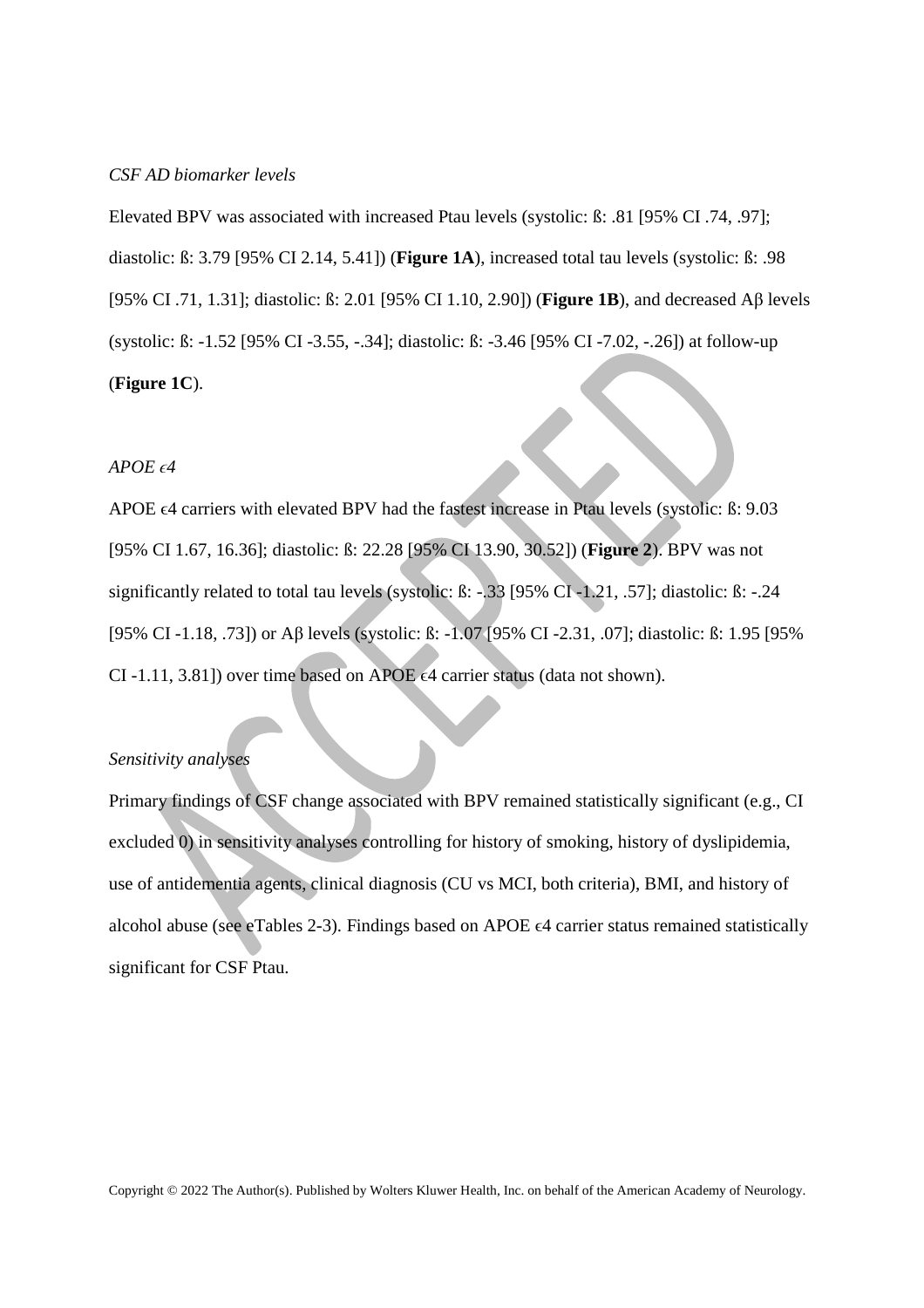#### *Supplementary analyses*

Supplementary analyses examining CU and MCI groups separately revealed similar associations in each group using both clinical diagnostic criteria (see Supplementary Results in the Supplement).

BPV was not significantly correlated with average BP levels (all  $p$ 's  $> .05$ ), consistent with other studies suggesting VIM is an index of BPV uncorrelated with average BP levels.<sup>25</sup>

### DISCUSSION

Study findings suggest elevated visit-to-visit BPV is associated with increased CSF Ptau, increased CSF total tau, and decreased CSF Aβ levels over time in older adults who were either CU or had MCI, independent of average BP levels. The current investigation adds to ongoing work detailing relationships between BPV and AD.<sup>6,10,11,13,16–18,37</sup> Additionally, patterns of CSF change were predominantly observed in APOE ϵ4 carriers, consistent with recent work relating BPV and APOE  $\epsilon$ 4 to other important markers of AD (e.g., medial temporal volume loss).<sup>18</sup>

One recent study directly examined day-to-day BPV and CSF AD biomarkers in a sample of older adults without history of major neurocognitive disorder and found no evidence of a relationship with CSF Ptau, CSF total tau, or CSF  $\mathsf{AB}^{19}$  In contrast, the present study findings support the hypothesized association between visit-to-visit BPV and changing levels of all three CSF AD biomarkers in directions consistent with advancing AD pathophysiology (e.g., increasing Ptau levels, increasing total tau levels, and decreasing  $\text{AB}$  levels).<sup>38</sup> One possible explanation for this difference is that underlying mechanisms driving BPV elevation may differ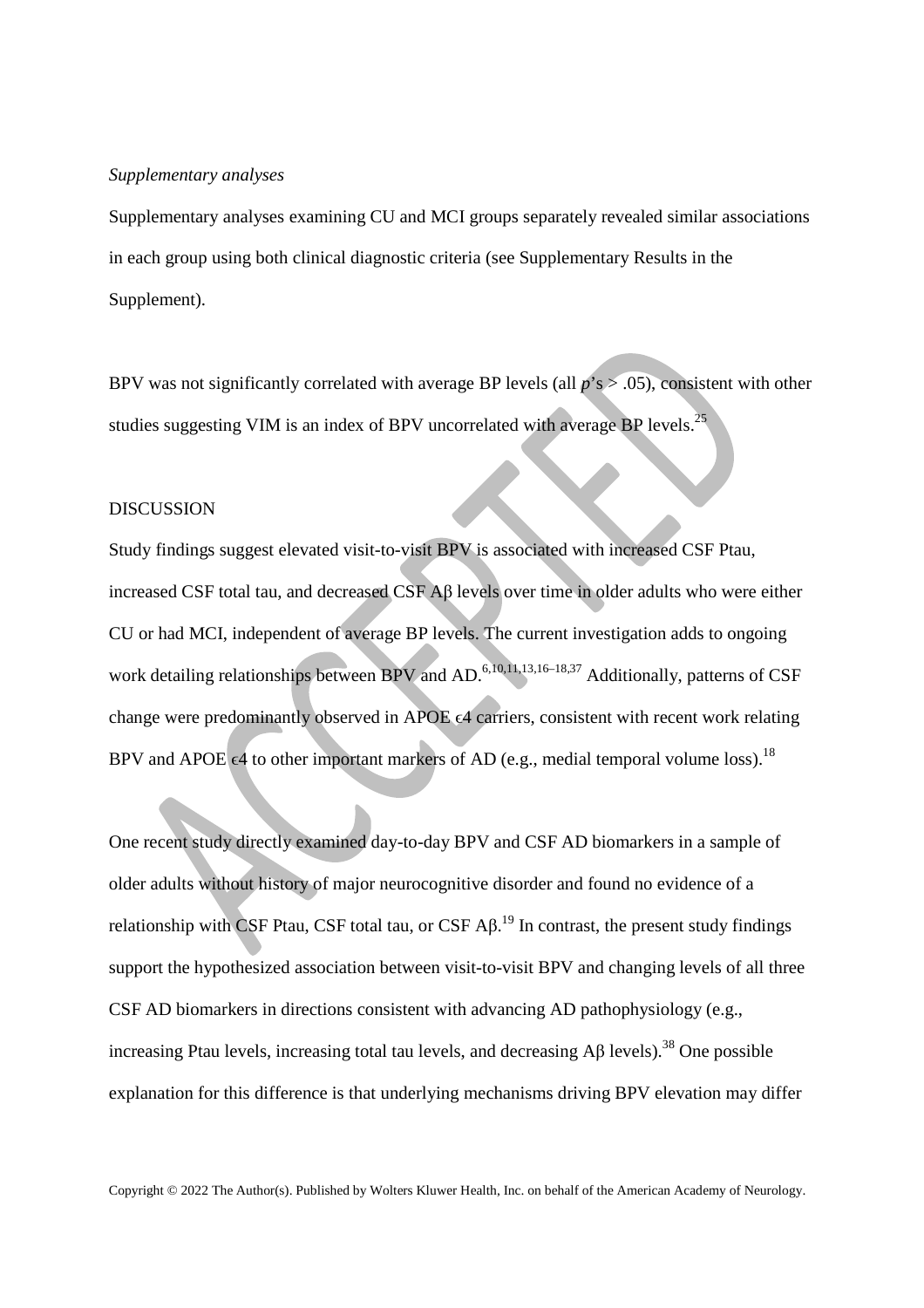for day-to-day BPV and visit-to-visit BPV.<sup>39</sup> Specifically, BPV measured over shorter intervals (e.g., beat-to-beat, day-to-day) is hypothesized to reflect central and reflex autonomic nervous system regulation, whereas longer intervals may be more related to arterial stiffness,<sup>39</sup> but more research is needed. Whether arterial stiffness is an index of BPV, a driver of BPV, or a consequence of BPV remains an open question.<sup>37,39</sup> However, growing evidence suggests a clear relationship between BPV and arterial health.<sup>12</sup> For example, several studies indicate elevated BPV is predictive of cerebrovascular disease severity on  $MRI<sup>12</sup>$  and postmortem evaluation.<sup>13,14</sup> Large fluctuations in BP are thought to cause mechanical stress to arterial walls by stretching tight neurovascular junctions<sup>9</sup> and establishing opportunities for cerebral hypoperfusion<sup>17</sup> and microvascular damage.<sup>12</sup> Additionally, vascular clearance mechanisms of toxic proteins from the brain may be disrupted by high BPV,  $9,15$  which could be related to the present study findings relating BPV to abnormal levels of CSF Ptau, total tau, and Aβ. Alternatively, neurodegenerative effects on autonomic regulation centers in the brain could drive both BP fluctuations and AD pathophysiology.37,40 While CSF samples were collected after BPV determination, it is difficult to discern whether BPV elevation is an upstream or downstream factor in changing CSF AD biomarker levels. Future studies should look to disentangle the temporal order of these relationships.

Interestingly, APOE  $\epsilon$ 4 appeared to modify the relationship between BPV and CSF Ptau, and not CSF total tau or CSF Aβ, with effect sizes consistent with a prior cross-sectional study on hypertension, APOE  $\epsilon$ 4, and CSF AD biomarkers.<sup>20</sup> Growing evidence suggests CSF Ptau is associated with neurofibrillary tangles, a neuropathological marker of tau associated with AD, whereas CSF total tau may represent a less specific marker of neurodegeneration.<sup>41</sup> Some studies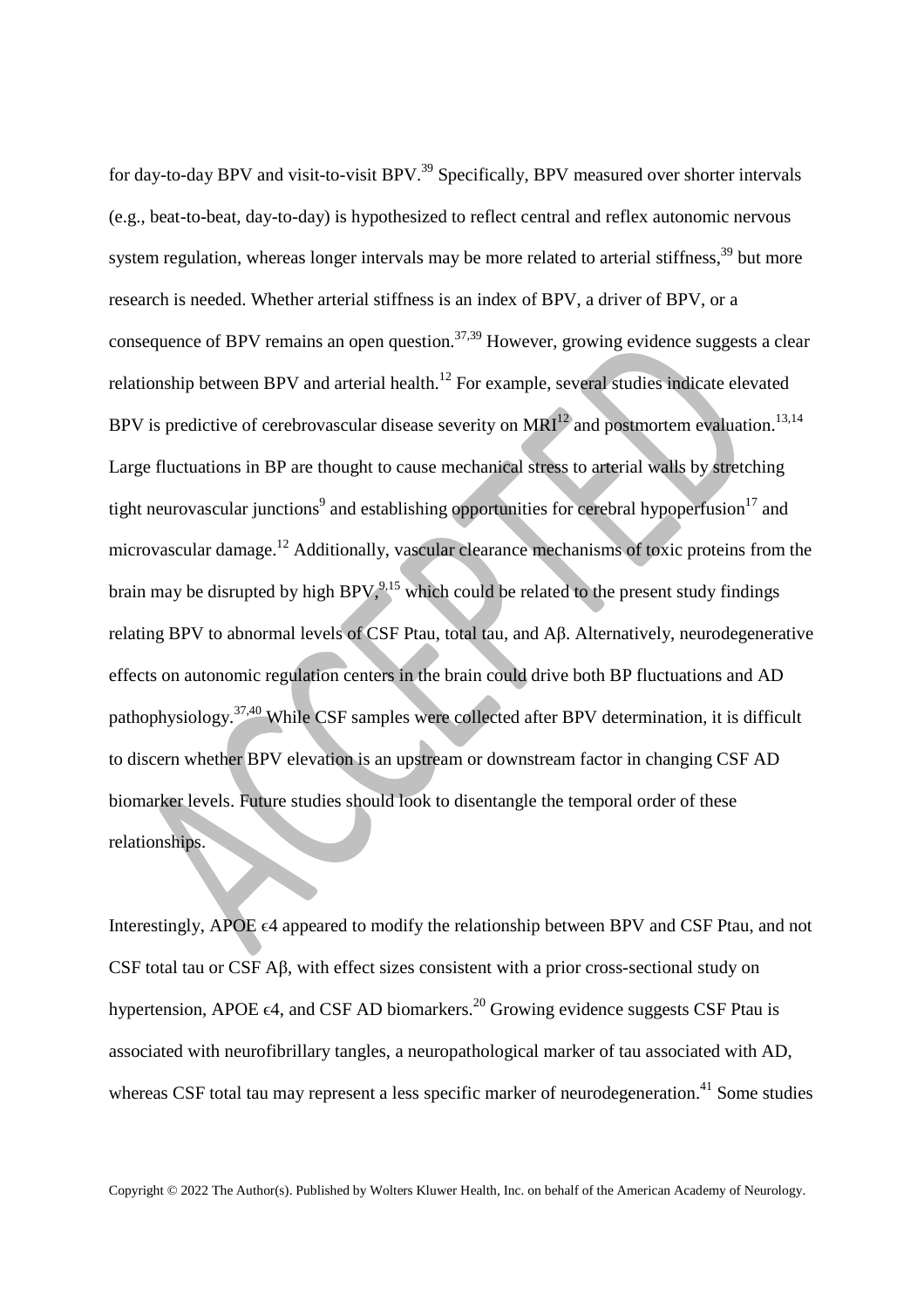have also found that other BP measures, such as average  $BP<sub>19</sub><sup>19</sup>$  pulse pressure,<sup>33,42</sup> and mean arterial pressure,<sup>43</sup> are more consistently related to CSF Ptau than to CSF Aβ. Other recent studies on average  $BP^{44}$  and  $BPV^{14}$  reported associations with neurofibrillary tangles, but not with amyloid plaques. Beyond vascular factors, changes in cognition are more strongly associated with longitudinal changes in CSF tau than in CSF  $A\beta$ ,<sup>43</sup> even over a short period of time.<sup>45</sup> Additionally, a recent *in vivo* PET imaging study found that clinical phenotypes of AD are associated with differential patterns of tau, but not A $\beta$ , pathology, especially in APOE  $\epsilon$ 4 carriers.<sup>46</sup> Together these findings add to the growing evidence that hemodynamic factors may be particularly related to changes in tau, and perhaps especially in individuals at increased genetic risk for AD due to the presence of the APOE ∈4 allele, with potential therapeutic implications. While the majority of treatment studies of BP on cognition have focused on static levels of BP (e.g., average BP),<sup>5,47</sup> some evidence suggests differential antihypertensive class effects on BPV in risk for stroke, independent of average BP levels.<sup>48</sup> The present study did not directly address this point as it relates to CSF AD biomarker levels, but it remains an area of great interest in the current era of biomarker-guided precision medicine approaches to dementia care.<sup>49</sup>

Findings provide novel evidence that visit-to-visit BPV is related to change in CSF AD biomarkers. The study is strengthened by the longitudinal design and collection of CSF samples after BPV was determined. Additionally, models examined CSF Ptau, CSF total tau, and CSF Aβ separately, which allowed us to appreciate individual contributions from these hallmark AD biomarkers. BPV was calculated from BP measurements collected in a way that is similar to routine clinical visits, further highlighting the utility of BPV as a marker related to AD pathophysiology in clinical practice.<sup>39,50</sup> The study is limited by certain characteristics of the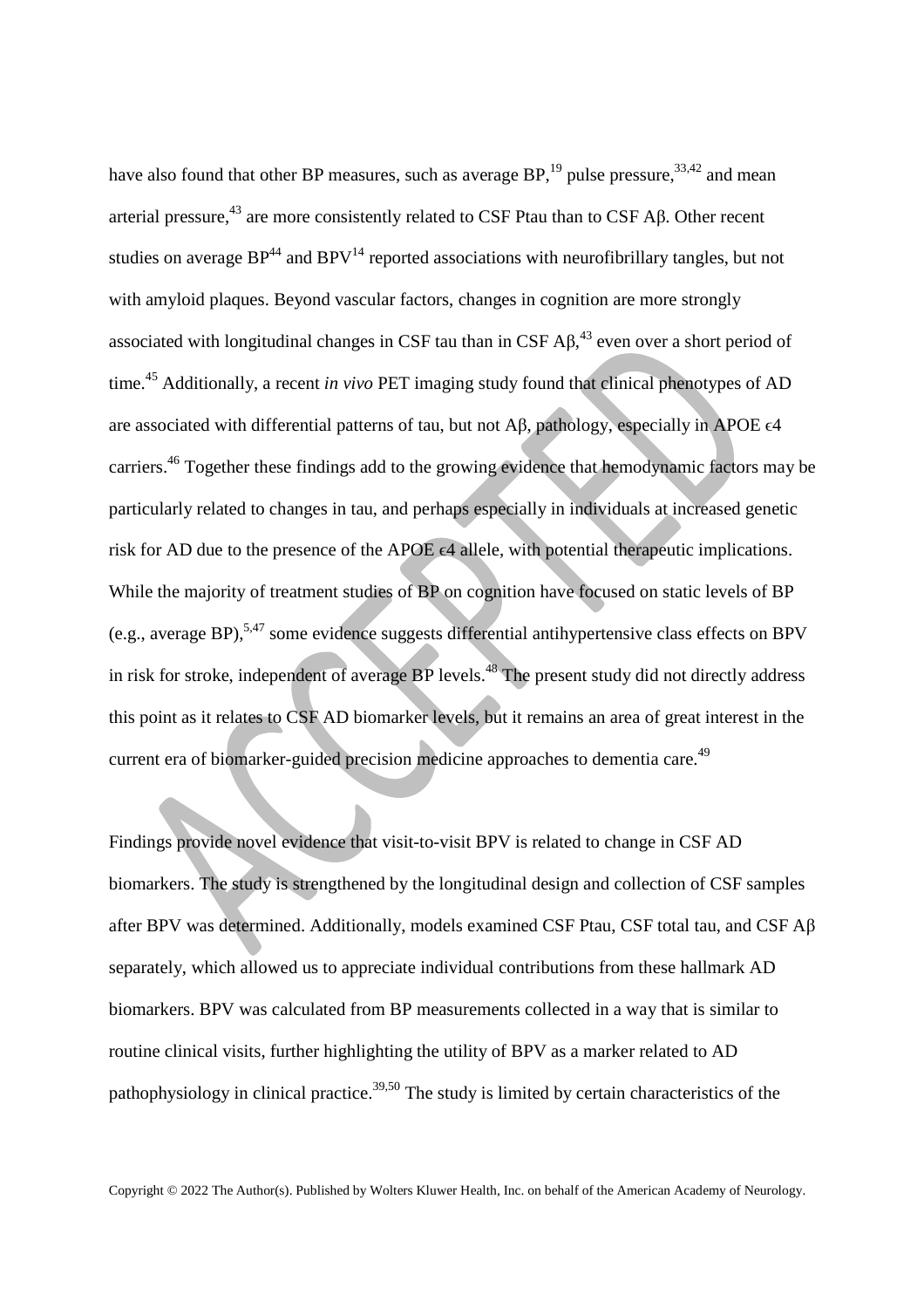ADNI dataset, including some aspects of BP were not explicitly standardized across sites and the largely non-Hispanic White study sample with limited cerebrovascular disease included in the overall ADNI study precluded the investigation of more diverse samples and those with varying levels of cerebrovascular disease burden. Study findings are further limited by the retrospective nature of analyses. Finally, while the present investigation did not directly examine associations with cognitive change, substantial evidence suggests elevated BPV is related to cognitive impairment and progression to dementia, beyond average BP levels,  $^{15}$  suggesting BPV may be an understudied vascular risk factor for dementia.

#### **CONCLUSION**

Older adults with elevated BPV exhibit increased CSF Ptau, increased CSF total tau, and decreased CSF Aβ over time, suggesting BPV may correlate with alterations in hallmark CSF AD biomarkers. Findings warrant further study of the relationship between BPV and the development of AD. APOE ∈4 carrier status moderated the relationship between BPV and CSF Ptau but not CSF total tau or CSF Aβ, consistent with other studies relating hemodynamic factors to tau changes.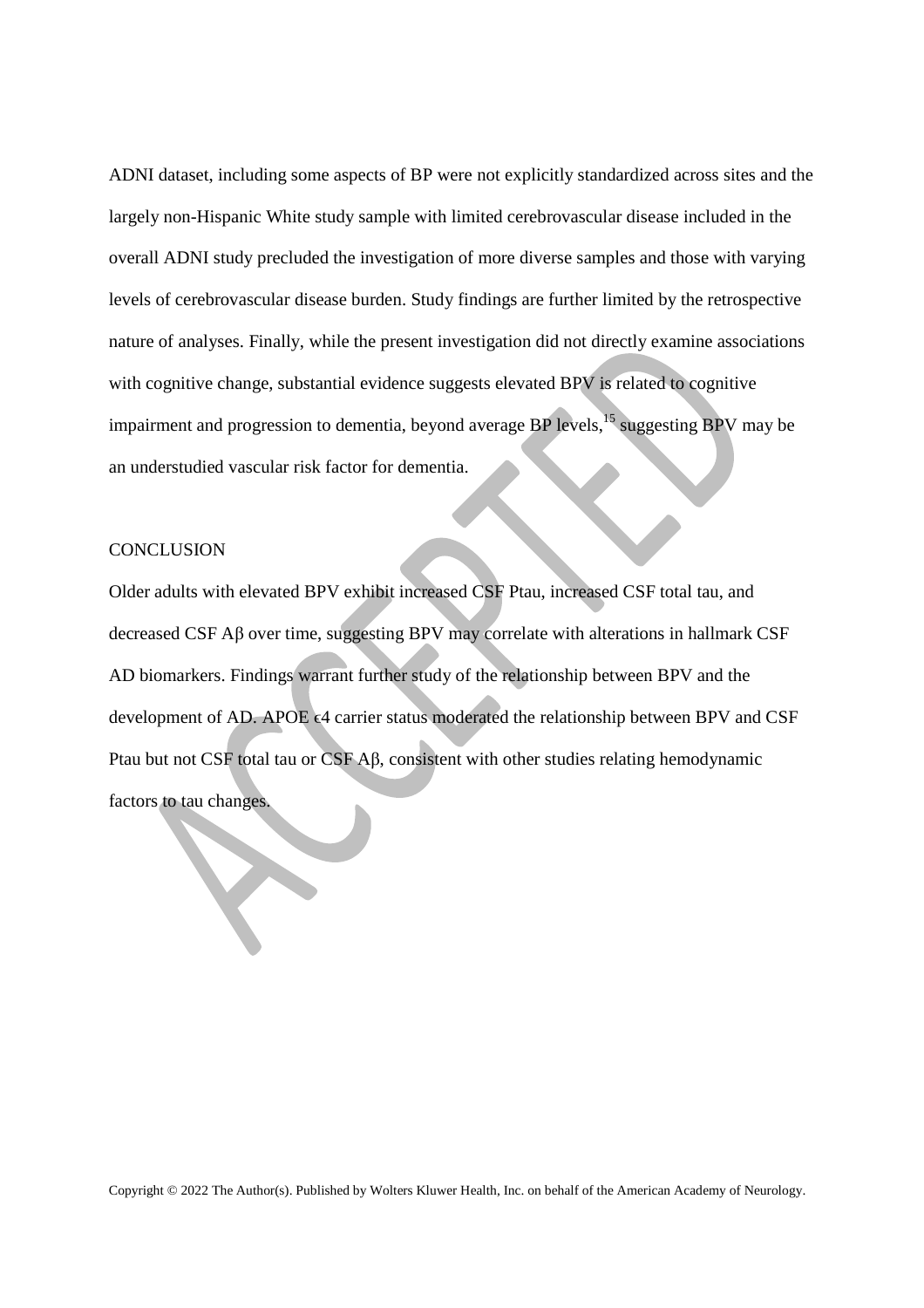# **APPENDIX 1: Authors**

| <b>Name</b>           | <b>Location</b>           | <b>Contribution</b>             |
|-----------------------|---------------------------|---------------------------------|
| Isabel J. Sible, MA   | University of Southern    | Design and conceptualized       |
|                       | California, Los Angeles   | study; analyzed the data;       |
|                       |                           | interpreted the data; drafted   |
|                       |                           | the manuscript for intellectual |
|                       |                           | content                         |
| Daniel A. Nation, PhD | University of California, | Design study; interpreted the   |
|                       | Irvine, Irvine            | data; revised the manuscript    |
|                       |                           | for intellectual content        |

 $\overline{\phantom{0}}$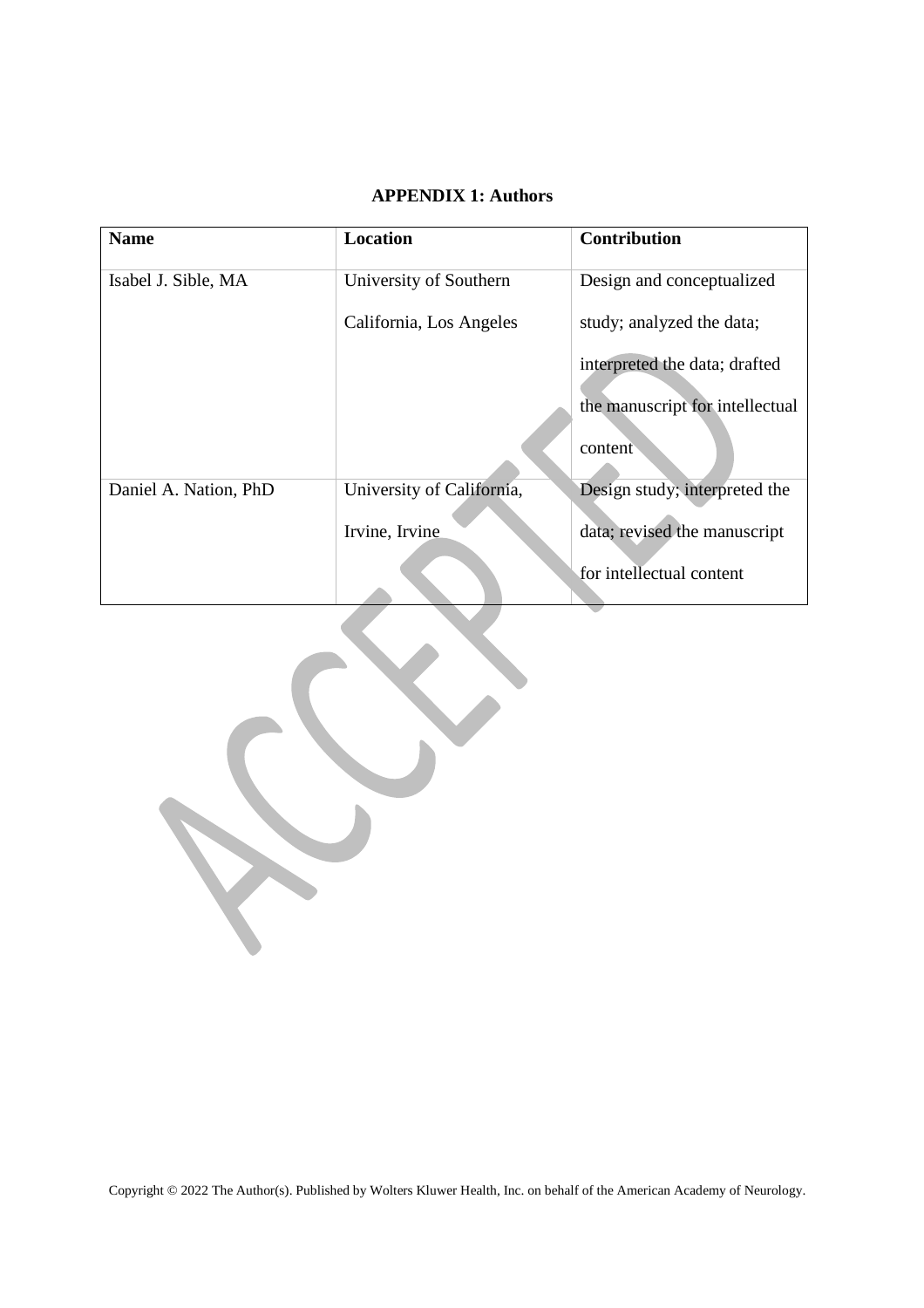### WNL-2022-200510\_sup --http://links.lww.com/WNL/B958

WNL-2022-200510\_coinvestigator\_appendix --- http://links.lww.com/WNL/B959

### **REFERENCES**

- 1. Zlokovic B V. Neurovascular pathways to neurodegeneration in Alzheimer's disease and other disorders. Nat Rev Neurosci. Nature Publishing Group; 2011;12:723–738.
- 2. Barnes DE, Yaffe K. The projected effect of risk factor reduction on Alzheimer's disease prevalence. Lancet Neurol. 2011;10:819–828.
- 3. Yaffe K. Prevention of cognitive impairment with intensive systolic blood pressure control. JAMA. 2019;321:548–549.
- 4. Ding J, Davis-Plourde KL, Sedaghat S, et al. Antihypertensive medications and risk for incident dementia and Alzheimer's disease: a meta-analysis of individual participant data from prospective cohort studies. Lancet Neurol. 2020;19:61–70.
- 5. Wright JT, Williamson JD, Whelton PK, et al. A randomized trial of intensive versus standard blood-pressure control. N Engl J Med. 2015;373:2103–2116.
- 6. Lattanzi S, Luzzi S, Provinciali L, Silvestrini M. Blood pressure variability predicts cognitive decline in Alzheimer's disease patients. Neurobiol Aging [online serial]. Elsevier Ltd; 2014;35:2282–2287. Accessed at: http://dx.doi.org/10.1016/j.neurobiolaging.2014.04.023.
- 7. Cho N, Hoshide S, Nishizawa M, Fujiwara T, Kario K. Relationship Between Blood Pressure Variability and Cognitive Function in Elderly Patients With Good Blood Pressure Control. Am J Hypertens. 2018;31:293–298.
- 8. Crichton GE, Elias MF, Dore GA, Torres R V, Robbins MA. Measurement-to-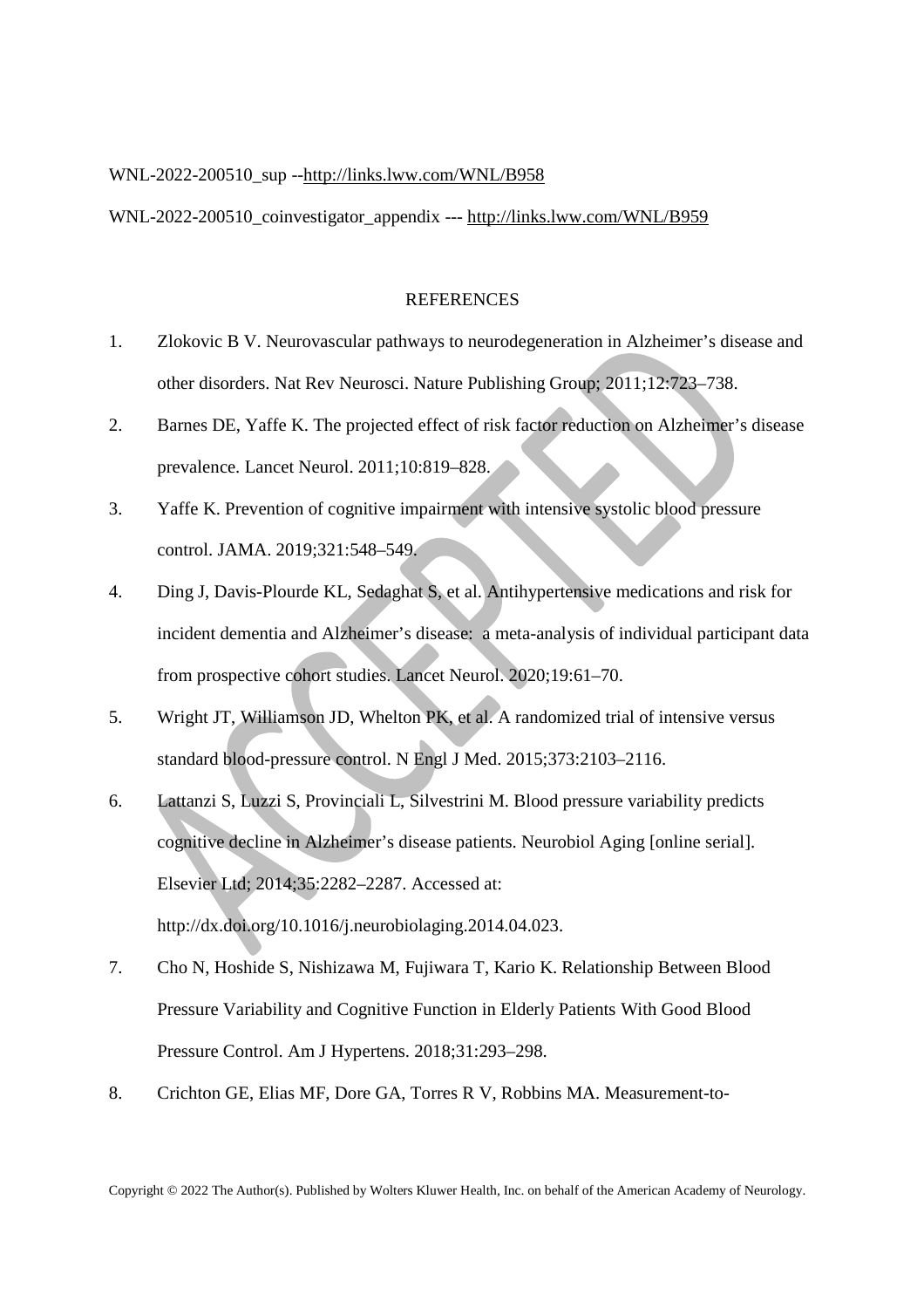measurement blood pressure variability is related to cognitive performance: the Maine Syracuse study. Hypertens (Dallas, Tex 1979) [online serial]. 2014/08/25. 2014;64:1094– 1101. Accessed at: https://pubmed.ncbi.nlm.nih.gov/25156168.

- 9. Ma Y, Tully PJ, Hofman A, Tzourio C. Blood pressure variability and dementia: A stateof-the art review. Am J Hypertens. 2020;33:1059–1066.
- 10. Yoo JE, Shin DW, Han K, et al. Blood pressure variability and the risk of dementia: a nationwide cohort study. Hypertension. 2020;75:982–990.
- 11. Jia P, Lee HWY, Chan JYC, Yiu KKL, Tsoi KKF. Long-term blood pressure variability increases risks of dementia and cognitive decline: A meta-analysis of longitudinal studies. Hypertension [online serial]. American Heart Association; 2021;78:996–1004. Accessed at: https://doi.org/10.1161/HYPERTENSIONAHA.121.17788.
- 12. Ma Y, Song A, Viswanathan A, et al. Blood Pressure Variability and Cerebral Small Vessel Disease: A Systematic Review and Meta-Analysis of Population-Based Cohorts. Stroke. 2020;51:82–89.
- 13. Sible IJ, Bangen KJ, Blanken AE, Ho JK, Nation DA. Antemortem Visit-To-Visit Blood Pressure Variability Predicts Cerebrovascular Lesion Burden in Autopsy-Confirmed Alzheimer's Disease. Wharton W, editor. J Alzheimers Dis [online serial]. 2021;83:65– 75. Accessed at:

https://www.medra.org/servlet/aliasResolver?alias=iospress&doi=10.3233/JAD-210435.

- 14. Ma Y, Blacker D, Viswanathan A, et al. Visit-to-visit blood pressure variability, neuropathology, and cognitive decline. Neurology [online serial]. 2021;96:e2812 LPe2823. Accessed at: http://n.neurology.org/content/96/23/e2812.abstract.
- 15. De Heus RAA, Tzourio C, Lee EJL, et al. Association between Blood Pressure Variability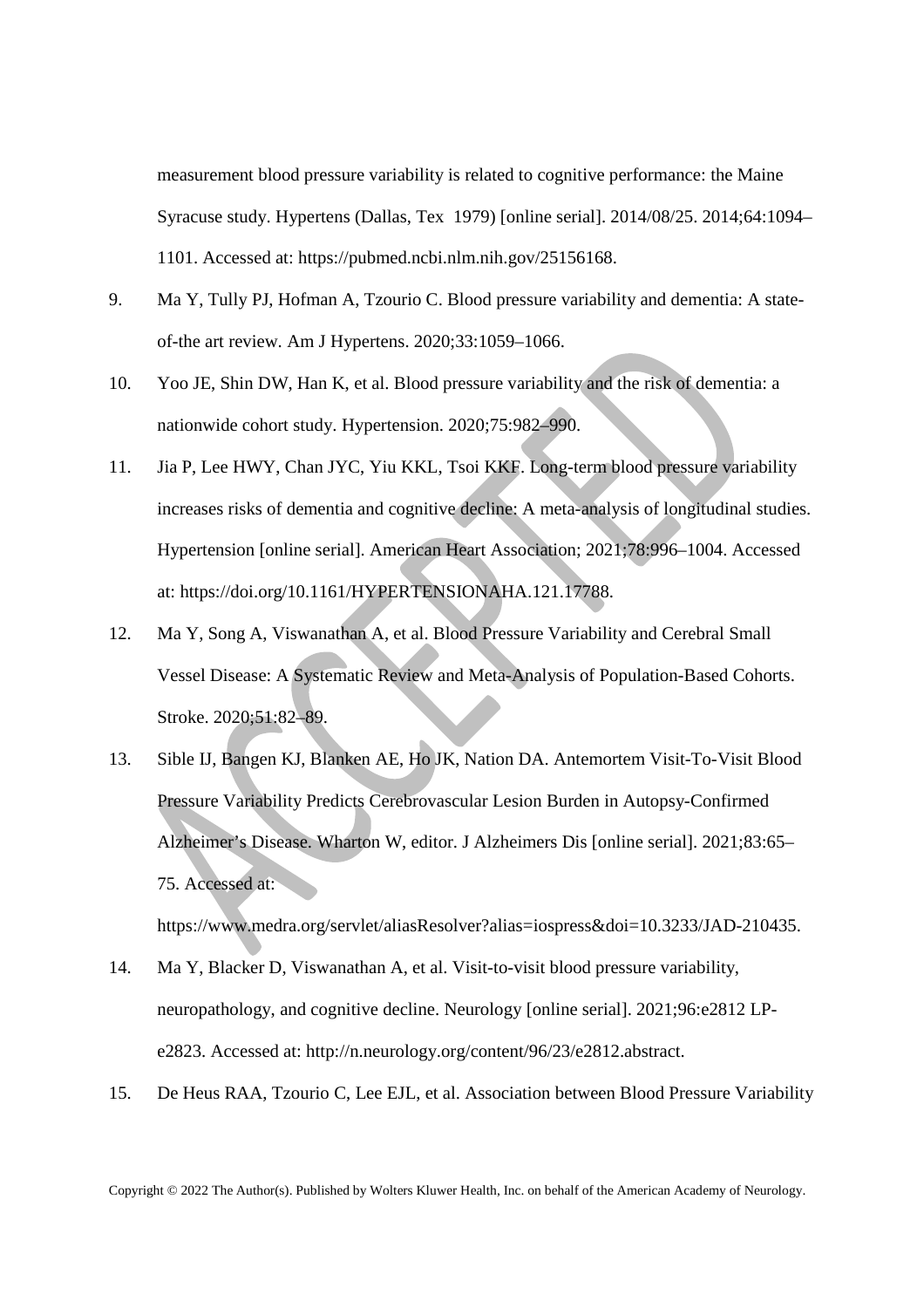with Dementia and Cognitive Impairment: A Systematic Review and Meta-Analysis. Hypertension. Epub 2021.:1478–1489.

- 16. Sible IJ, Nation DA, Alzheimer's Disease Neuroimaging Initiative. Long-term blood pressure variability across the clinical and biomarker spectrum of Alzheimer's disease. J Alzheimer's Dis [online serial]. 2020;77:1655–1669. Accessed at: http://www.ncbi.nlm.nih.gov/pubmed/32925032.
- 17. Sible IJ, Yew B, Dutt S, Bangen KJ, Li Y, Nation DA. Visit-to-visit blood pressure variability and regional cerebral perfusion decline in older adults. Neurobiol Aging [online serial]. Elsevier Inc.; 2021;105:57–63. Accessed at: https://doi.org/10.1016/j.neurobiolaging.2021.04.009.
- 18. Sible IJ, Nation DA. Blood pressure variability and medial temporal atrophy in apolipoprotein ϵ4 carriers. Brain Imaging Behav [online serial]. Epub 2021 Sep 28. Accessed at: https://link.springer.com/10.1007/s11682-021-00553-1.
- 19. Hu H, Meng L, Bi Y-L, et al. Tau pathologies mediate the association of blood pressure with cognitive impairment in adults without dementia: The CABLE study. Alzheimer's Dement [online serial]. United States; Epub 2021 May 25.:alz.12377. Accessed at: https://onlinelibrary.wiley.com/doi/10.1002/alz.12377.
- 20. Kester MI, van der Flier WM, Mandic G, Blankenstein MA, Scheltens P, Muller M. Joint Effect of Hypertension and APOE Genotype on CSF Biomarkers for Alzheimer's Disease. J Alzheimer's Dis [online serial]. Netherlands; 2010;20:1083–1090. Accessed at: https://www.medra.org/servlet/aliasResolver?alias=iospress&doi=10.3233/JAD-2010- 091198.
- 21. Petersen RC, Aisen PS, Beckett LA, et al. Alzheimer's Disease Neuroimaging Initiative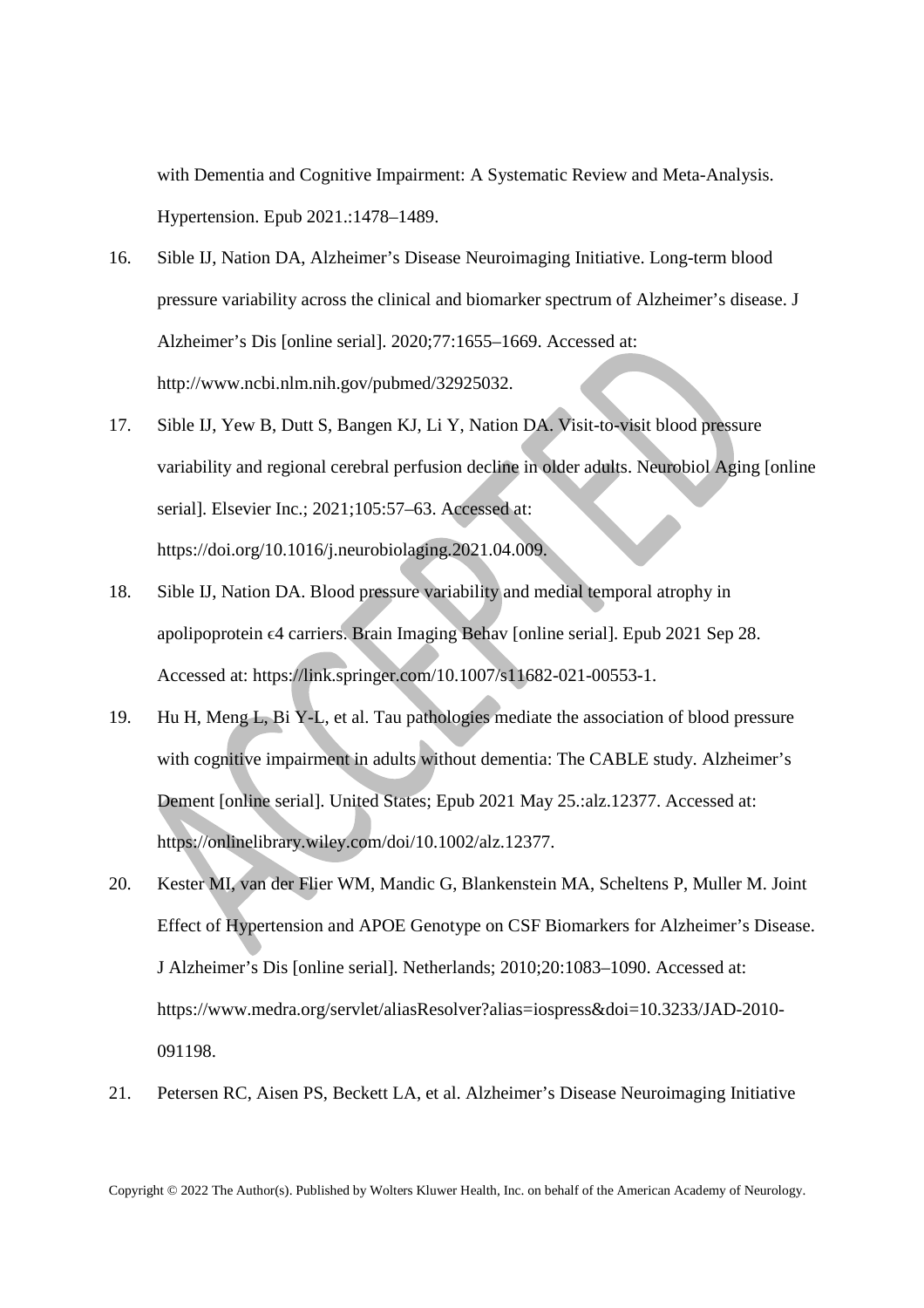(ADNI): Clinical characterization. Neurology. 2010;74:201–209.

- 22. Bondi M, Edmonds EC, Jak AJ, et al. Neuropsychological criteria for Mild Cognitive Impairment improves diagnostic precision, biomarker associations, and progression rates. J Alzheimer's Assoc. 2014;42:275–289.
- 23. Edmonds EC, Delano-Wood L, Clark LR, et al. Susceptibility of the conventional criteria for mild cognitive impairment to false-positive diagnostic errors. Alzheimer's Dement. 2015;11:415–424.
- 24. Clark LR, Delano-Wood L, Libon DJ, et al. Are empirically-derived subtypes of mild cognitive impairment consistent with conventional subtypes? J Int Neuropsychol Soc. 2013;19:635–645.
- 25. Rothwell PM, Howard SC, Dolan E, et al. Prognostic significance of visit-to-visit variability, maximum systolic blood pressure, and episodic hypertension. Lancet [online serial]. Elsevier Ltd; 2010;375:895–905. Accessed at: http://dx.doi.org/10.1016/S0140- 6736(10)60308-X.
- 26. Rouch L, Cestac P, Sallerin B, et al. Visit-to-visit blood pressure variability is associated with cognitive decline and incident dementia: The S.AGES cohort. Hypertension. 2020;76:1280–1288.
- 27. Cheng Y, Li J, Ren X, et al. Visit-to-visit office blood pressure variability combined with Framingham risk score to predict all-cause mortality: A post hoc analysis of the systolic blood pressure intervention trial. J Clin Hypertens [online serial]. John Wiley & Sons, Ltd; 2021;23:1516–1525. Accessed at: https://doi.org/10.1111/jch.14314.
- 28. R Core Team. R: A language and environment for statistical computing. 2018.
- 29. Bittner T, Zetterberg H, Teunissen CE, et al. Technical performance of a novel, fully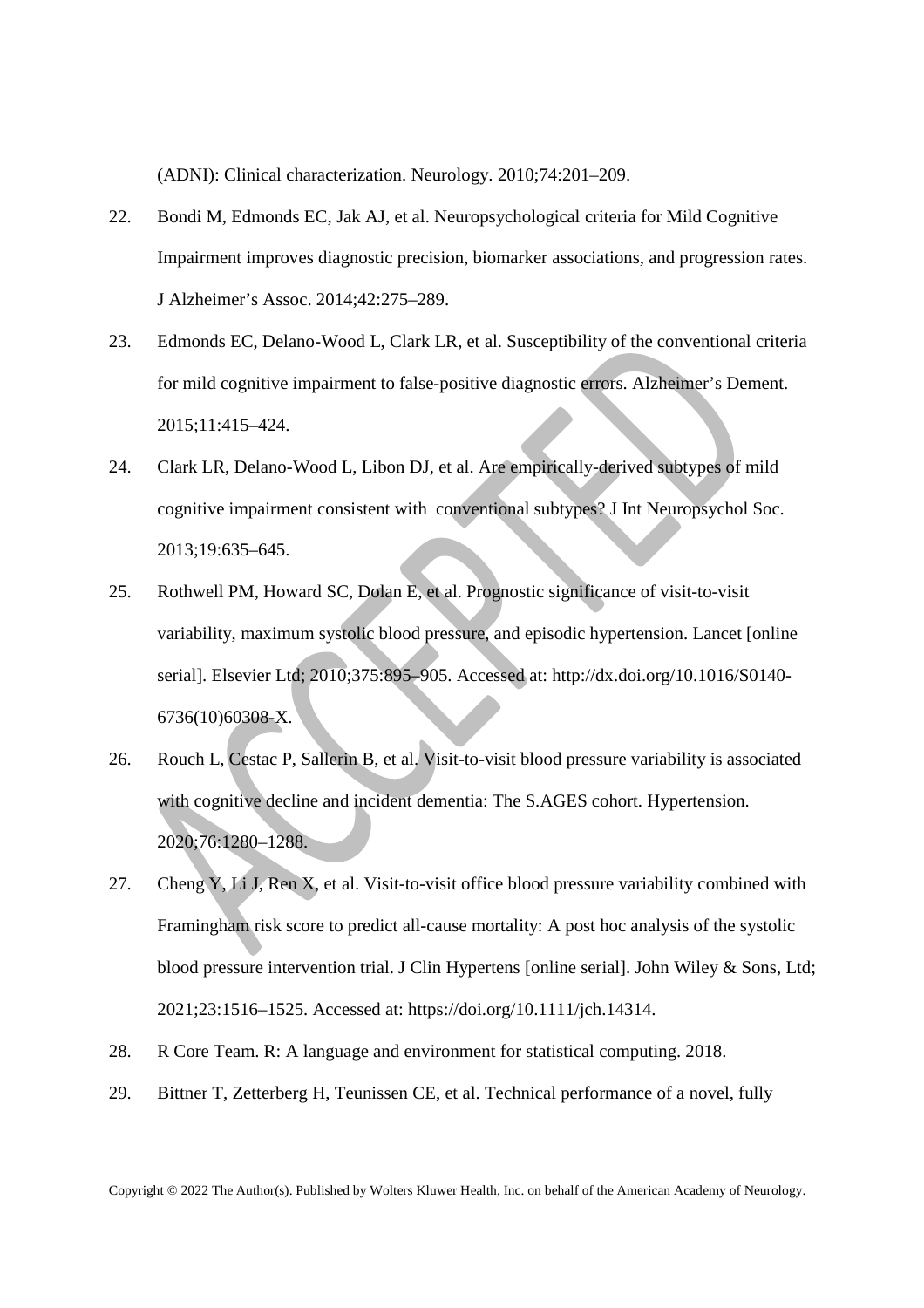automated electrochemiluminescence immunoassay for the quantitation of β-amyloid (1- 42) in human cerebrospinal fluid. Alzheimer's Dement. Epub 2016.

- 30. Hansson O, Seibyl J, Stomrud E, et al. CSF biomarkers of Alzheimer's disease concord with amyloid-β PET and predict clinical progression: A study of fully automated immunoassays in BioFINDER and ADNI cohorts. Alzheimer's Dement. 2018;14:1470– 1481.
- 31. Seibyl J, Shaw LM, Blennow K, et al. Amyloid-PET concordance of Elecsys® CSF biomarker immunoassays for Alzheimer's disease. Alzheimer's Dement [online serial]. Elsevier; 2017;13:P199–P200. Accessed at: http://dx.doi.org/10.1016/j.jalz.2017.07.062.
- 32. Shaw LM, Fields L, Korecka M, et al. Method comparison of AB(1-42) measured in human cerebrospinal fluid samples by liquid chromatography-tandem mass spectrometry, the INNO-BIA AlzBio3 assay, and the Elecsys® B-Amyloid(1-42) assay. Alzheimer's Dement. 2016;12:P668.
- 33. Nation DA, Edmonds EC, Bangen KJ, et al. Pulse pressure in relation to tau-mediated neurodegeneration, cerebral amyloidosis, and progression to dementia in very old adults. JAMA Neurol. 2015;72:546–553.
- 34. D'Agostino RB, Wolf PA, Belanger AJ, Kannel WB. Stroke risk profile: Adjustment for antihypertensive medication: The Framingham Study. Stroke. 1994;25:40–43.
- 35. Saykin AJ, Shen L, Foroud TM, et al. Alzheimer's Disease Neuroimaging Initiative biomarkers as quantitative phenotypes: Genetics core aims, progress, and plans. Alzheimer's Dement. 2010;6:265–273.
- 36. Bürkner PC. brms: An R package for Bayesian multilevel models using Stan. J Stat Softw. 2017;80.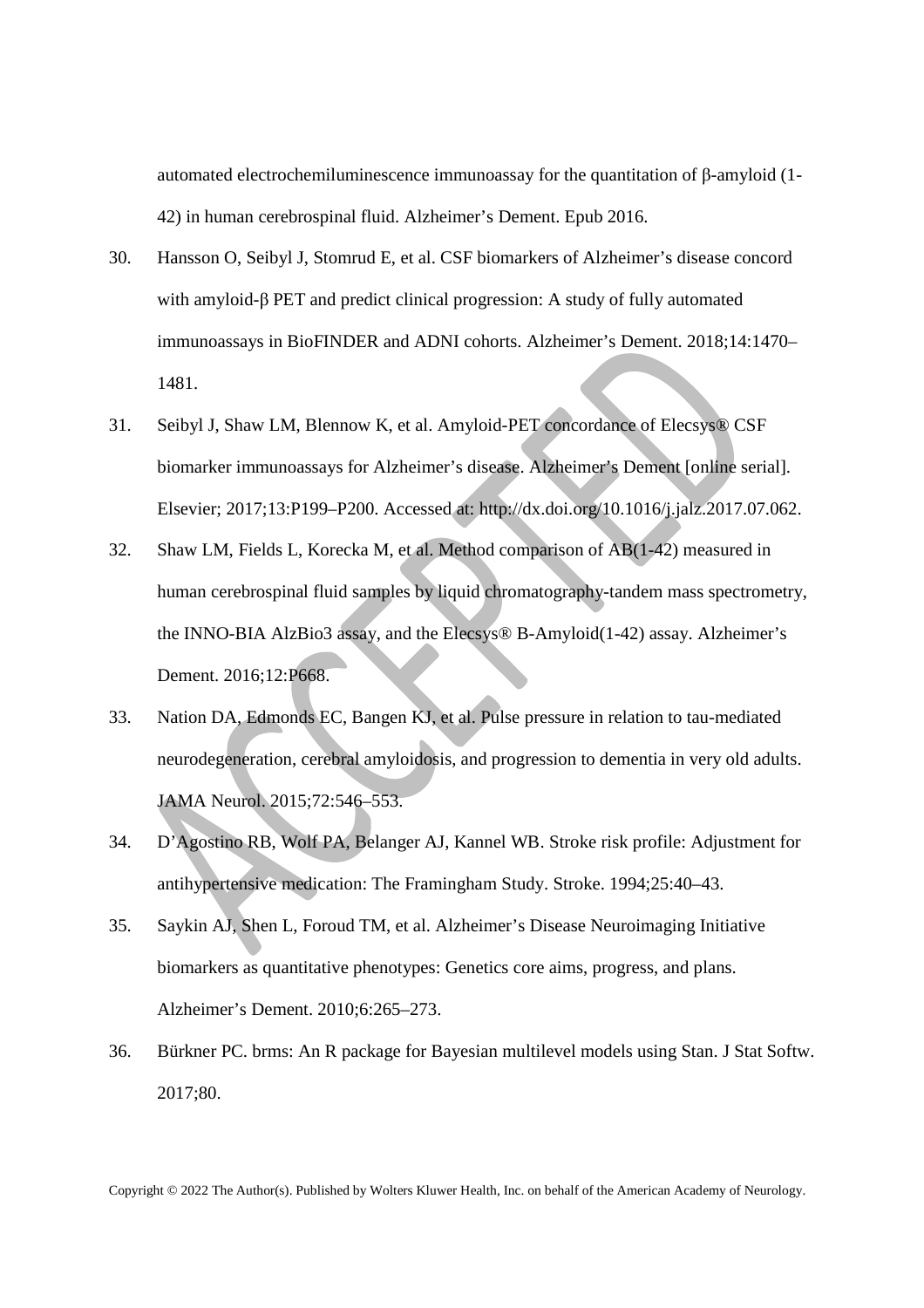- 37. Nagai M, Dote K, Kato M, et al. Visit-to-visit blood pressure variability and Alzheimer's disease: Links and risks. J Alzheimer's Dis. 2017;59:515–526.
- 38. Mattsson N, Zetterberg H, Hansson O, et al. CSF biomarkers and incipient Alzheimer disease in patients with mild cognitive impairment. JAMA. American Medical Association; 2009;302:385–393.
- 39. Parati G, Ochoa JE, Lombardi C, Bilo G. Assessment and management of blood-pressure variability. Nat Rev Cardiol. 2013;10:143–155.
- 40. Kitamura J, Nagai M, Ueno H, et al. The Insular Cortex, Alzheimer Disease Pathology, and Their Effects on Blood Pressure Variability. Alzheimer Dis Assoc Disord [online serial]. United States; 2020;34:282–291. Accessed at: https://journals.lww.com/10.1097/WAD.0000000000000340.
- 41. Jack CRJ, Bennett DA, Blennow K, et al. A/T/N: An unbiased descriptive classification scheme for Alzheimer disease biomarkers. Neurology. 2016;87:539–547.
- 42. Nation DA, Edland SD, Bondi MW, et al. Pulse pressure is associated with Alzheimer biomarkers in cognitively normal older adults. Neurology. 2013;81:2024–2027.
- 43. Glodzik L, Rusinek H, Pirraglia E, et al. Blood pressure decrease correlates with tau pathology and memory decline in hypertensive elderly. Neurobiol Aging. 2014;35:64–71.
- 44. Arvanitakis Z, Capuano AW, Lamar M, et al. Late-life blood pressure association with cerebrovascular and Alzheimer disease pathology. Neurology. 2018;91:e517–e525.
- 45. Jack CR, Vemuri P, Wiste HJ, et al. Evidence for ordering of Alzheimer disease biomarkers. Arch Neurol [online serial]. 2011;68:1526–1535. Accessed at: https://doi.org/10.1001/archneurol.2011.183.
- 46. La Joie R, Visani A V, Lesman-Segev OH, et al. Association of APOE4 and Clinical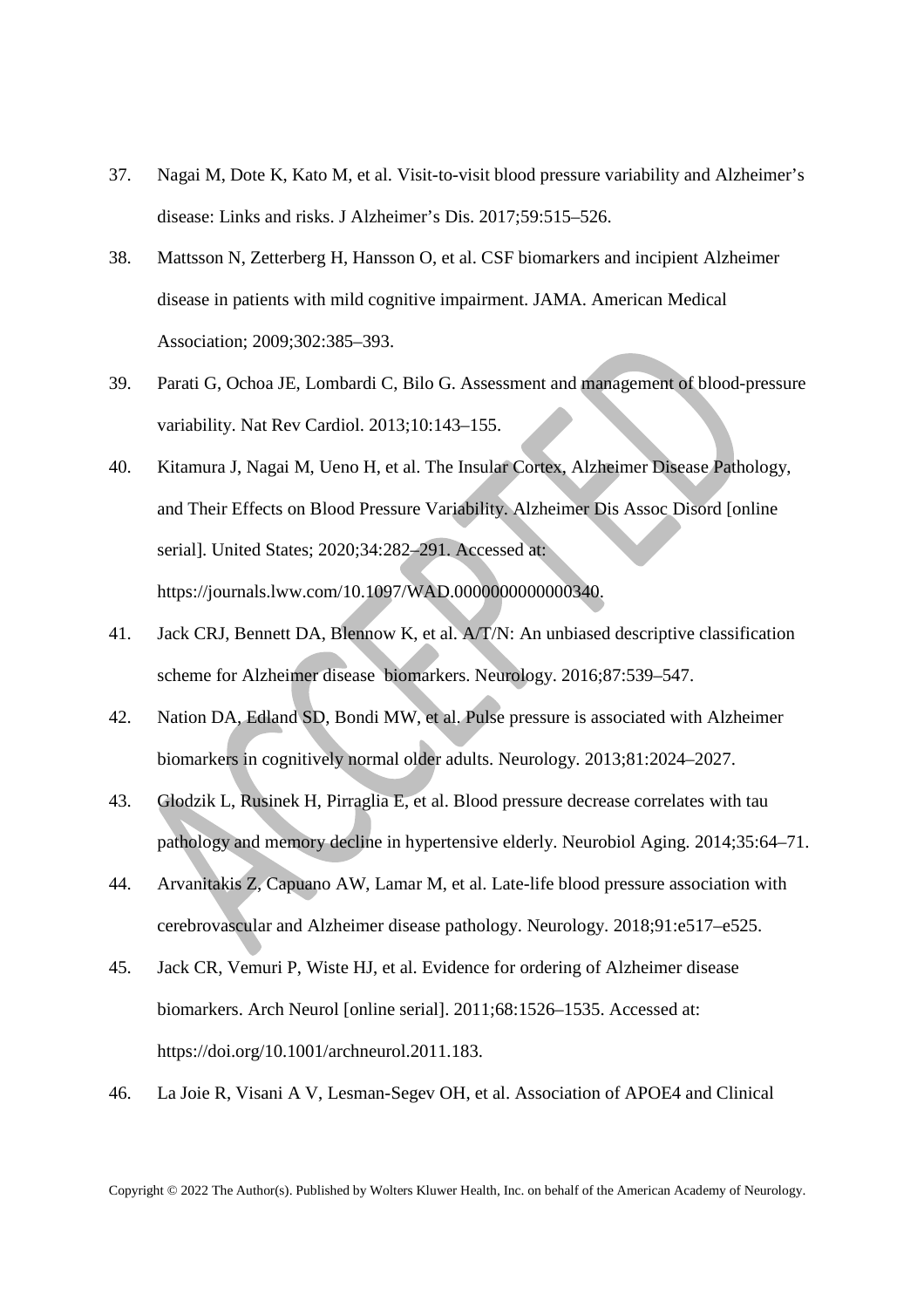Variability in Alzheimer Disease With the Pattern of Tau- and Amyloid-PET. Neurology [online serial]. 2021;96:e650 LP-e661. Accessed at: http://n.neurology.org/content/96/5/e650.abstract.

- 47. Peters R, Yasar S, Anderson CS, et al. Investigation of antihypertensive class, dementia, and cognitive decline: A meta-analysis. Neurology. 2020;94:e267–e281.
- 48. Webb AJ, Fischer U, Mehta Z, Rothwell PM. Effects of antihypertensive-drug class on interindividual variation in blood pressure and risk of stroke: A systematic review and meta-analysis. Lancet [online serial]. Elsevier Ltd; 2010;375:906–915. Accessed at: http://dx.doi.org/10.1016/S0140-6736(10)60235-8.
- 49. Hampel H, O'Bryant SE, Molinuevo JL, et al. Blood-based biomarkers for Alzheimer disease: mapping the road to the clinic. Nat Rev Neurol [online serial]. 2018;14:639–652. Accessed at: https://pubmed.ncbi.nlm.nih.gov/30297701.
- 50. Kollias A, Stergiou GS, Kyriakoulis KG, Bilo G, Parati G. Treating Visit-to-Visit Blood Pressure Variability to Improve Prognosis. Hypertension [online serial]. American Heart Association; 2017;70:862–866. Accessed at:

https://doi.org/10.1161/HYPERTENSIONAHA.117.10087.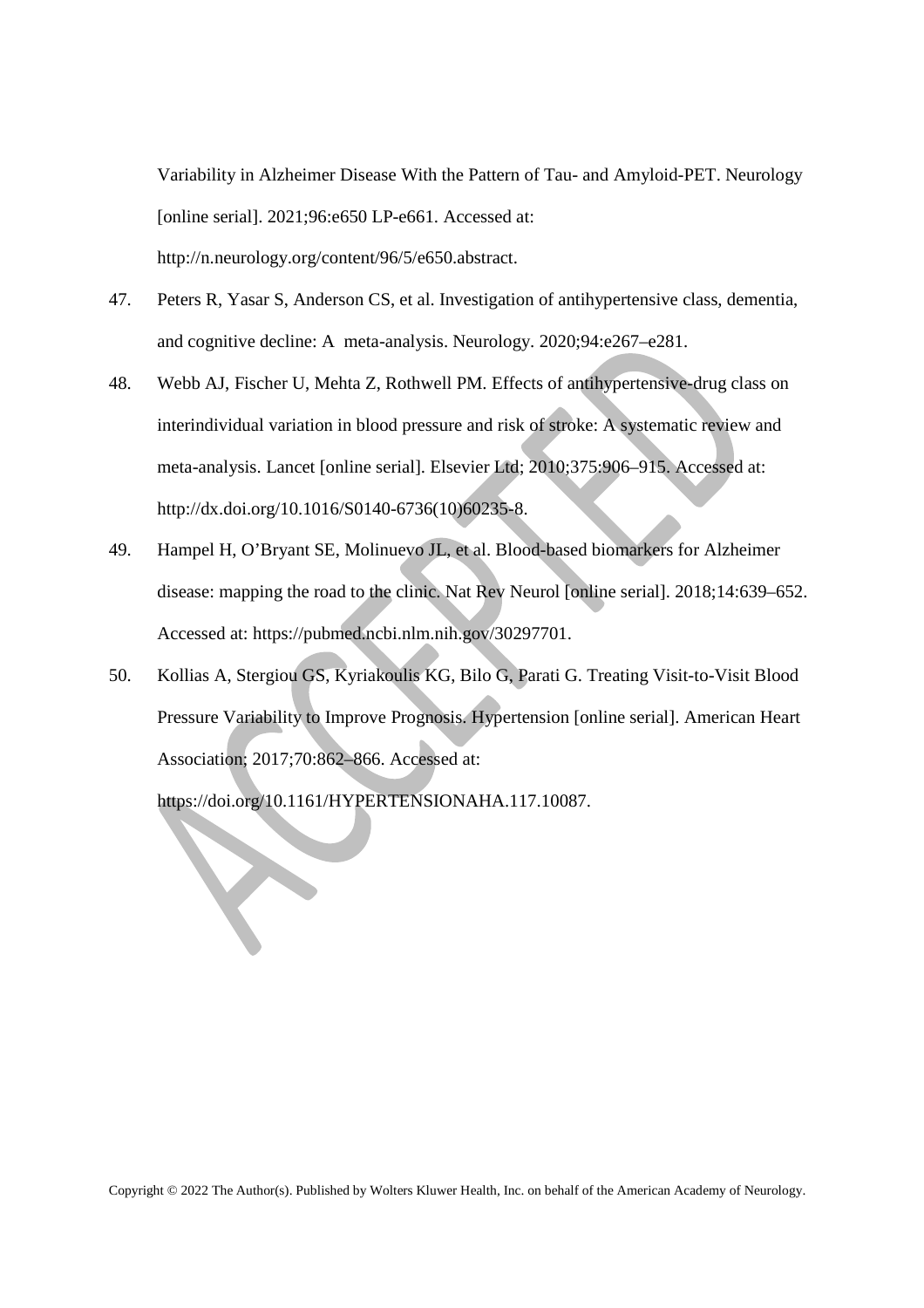# **Table 1.**

Baseline clinical and demographic information.

|                                     | Total sample $(N = 466)$ |
|-------------------------------------|--------------------------|
| Age (years)                         | 76.6(7.1)                |
| Sex $(n, %$ female)                 | 203 (43.6%)              |
| Education (years)                   | 16.3(2.6)                |
| APOE $\epsilon$ 4 carriers $(n, %)$ | 148 (31.8%)              |
| ADNI MCI diagnosis $(n, %)$         | 313 (67.2%)              |
| <b>MMSE</b> score                   | 28.3(1.7)                |
| BMI $(kg/m^2)$                      | 27.2(4.9)                |
| Vascular risk* $(n, % 10w)$         | 436 (93.6%)              |
| Vascular risk factors $(n, %)$      |                          |
| Cardiovascular disease              | 42 (9.0%)                |
| Diabetes mellitus type 2            | 35 (7.5%)                |
| Atrial fibrillation                 | $12(2.6\%)$              |
| Carotid artery disease              | $4(0.9\%)$               |
| TIA/subclinical stroke              | $9(1.9\%)$               |
| Medication use $(n, %)$             |                          |
| Antihypertensive agents             | 189 (40.6%)              |
| <b>ACE</b> inhibitors               | 72 (15.5%)               |
| <b>ARBs</b>                         | $30(6.4\%)$              |
| Alpha blockers                      | $10(2.2\%)$              |
| Calcium channel blockers            | 34 (7.3%)                |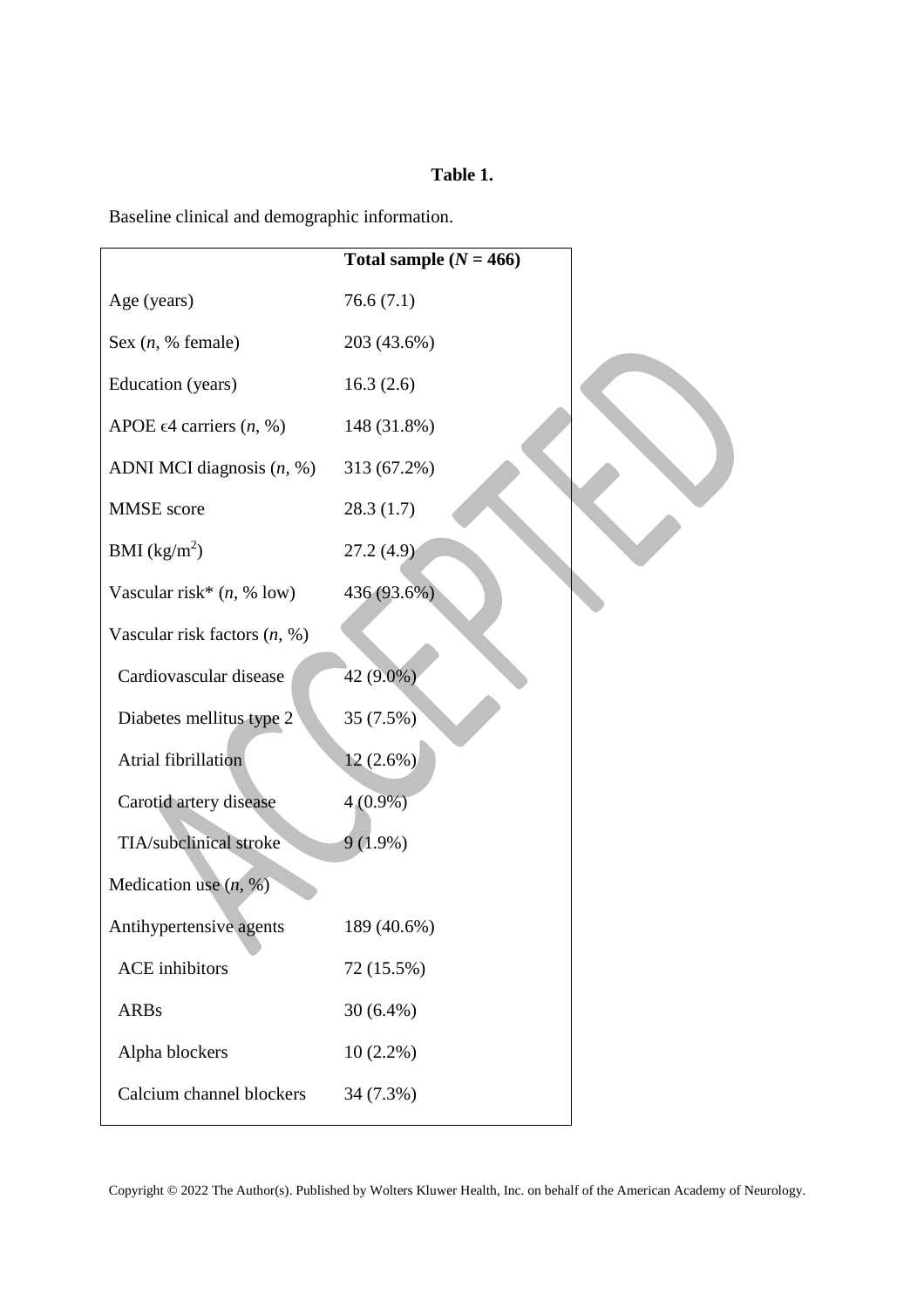| Diuretics           | 39 (8.4%)    |  |
|---------------------|--------------|--|
| Antidementia agents | 57 (12.2%)   |  |
| Systolic BP (mmHg)  |              |  |
| <b>Baseline</b>     | 134.7 (16.4) |  |
| Average             | 133.6 (12.8) |  |
| <b>VIM</b>          | 5.4(3.3)     |  |
| Diastolic BP (mmHg) |              |  |
| <b>Baseline</b>     | 74.2 (10.3)  |  |
| Average             | 73.7(7.9)    |  |
| <b>VIM</b>          | 5.9(1.2)     |  |

Means and SDs shown unless otherwise indicated.

\*Baseline vascular risk level determined from presence/absence of individual risk factors (history of cardiovascular disease, history of diabetes mellitus type 2, history of atrial fibrillation, history of carotid artery disease, history of TIA/subclinical stroke). Risk level is lower ( $\leq 1$ ) individual vascular risk factor) or higher  $(\geq 2)$  individual vascular risk factors), as described elsewhere.<sup>16,33,34</sup>

Abbreviations:  $MMSE = Mini$  Mental State Exam;  $BP = blood$  pressure;  $BMI = body$  mass index:  $VIM = \text{variability independent of mean}$ ;  $MCI = \text{mild cognitive impairment}$ ;  $CDR-sb =$ Clinical Dementia Rating Scale sum of box score; ACE inhibitors = angiotensin-converting enzyme inhibitors; ARBs = angiotensin II receptor blockers; ADNI = Alzheimer's Disease Neuroimaging Initiative; TIA = transient ischemic attack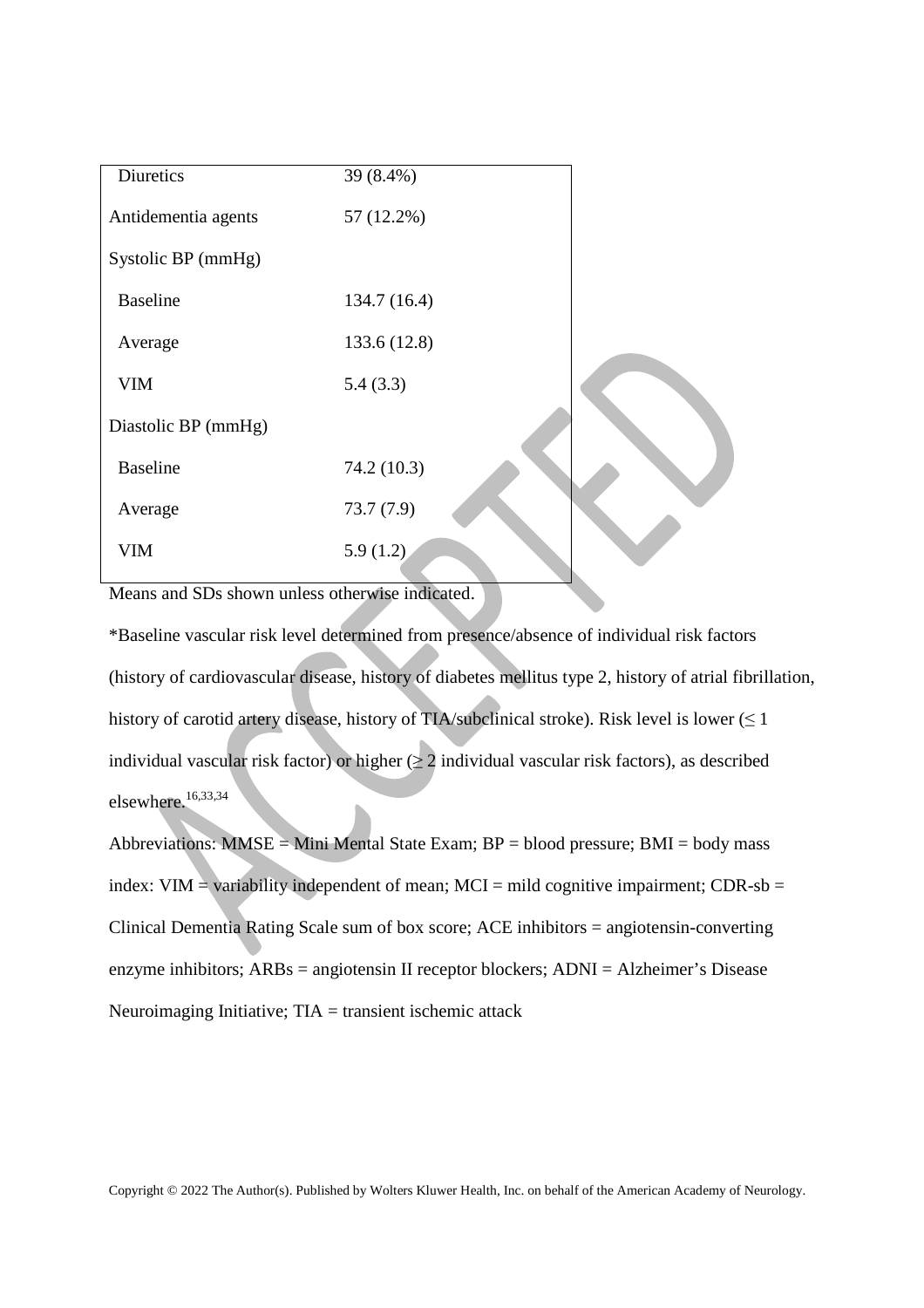# **Figure 1. BPV and CSF AD biomarker level change in cognitively unimpaired or mildly impaired older adults**

Conditional effects of the interaction of BPV by time on **A)** CSF Ptau levels, **B)** CSF total tau levels, and **C)** CSF Aβ levels in cognitively unimpaired or mildly impaired older adults. Model adjusted for age at CSF sample collection, sex, APOE ϵ4 carrier status, baseline MMSE score, years of education, average BP, baseline hypertension, vascular risk, and antihypertensive medication use.



Abbreviations: BPV = blood pressure variability;  $AD = Alzheimer's$  disease; Ptau =

phosphorylated tau;  $A\beta$  = amyloid-beta; CSF = cerebrospinal fluid; MMSE = Mini Mental State Exam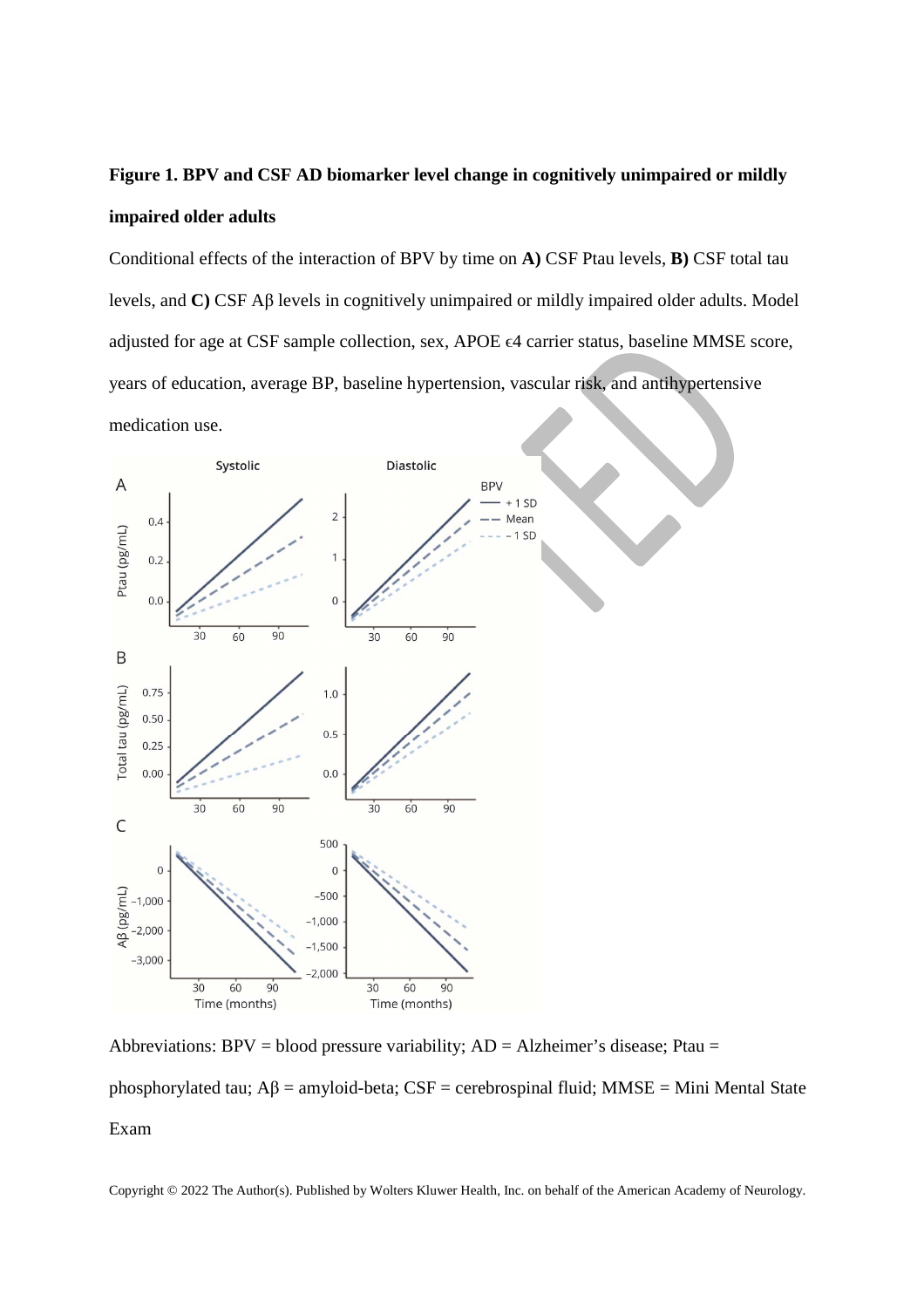# **Figure 2. BPV and CSF AD biomarker level change in cognitively unimpaired or mildly impaired older adults based on APOE ϵ4 carrier status**

Conditional effects of the interaction of BPV by APOE ϵ4 carrier status by time on CSF Ptau levels in cognitively unimpaired or mildly impaired older adults. Model adjusted for age at CSF sample collection, sex, APOE  $\epsilon$ 4 carrier status, baseline MMSE score, years of education, average BP, baseline hypertension, vascular risk, and antihypertensive medication use.



Abbreviations:  $BPV = blood pressure variability$ ;  $AD = Alzheimer's disease$ ; Ptau = phosphorylated tau; CSF = cerebrospinal fluid; MMSE = Mini Mental State Exam